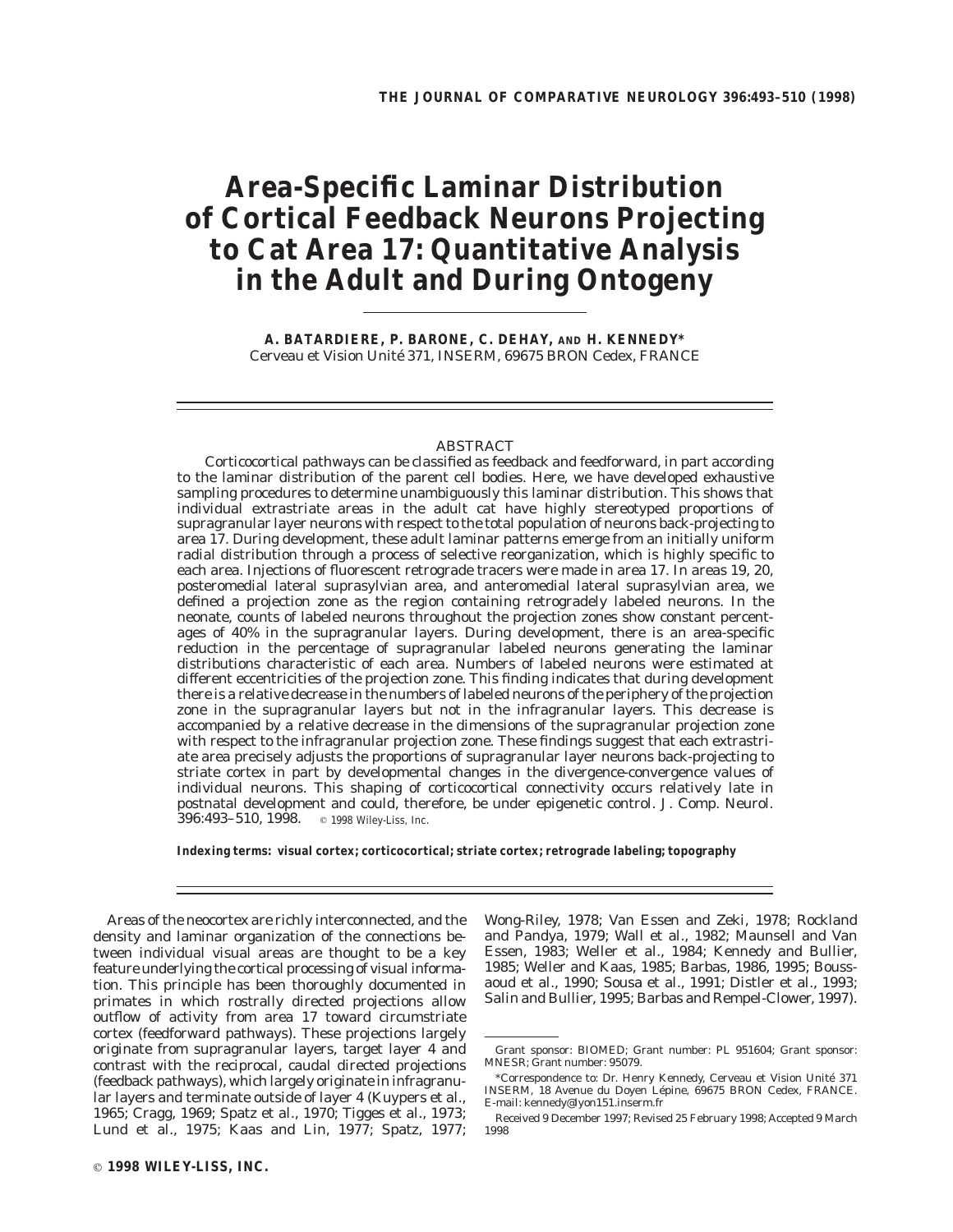These laminar patterns of the organization of cortical connections suggest an anatomical hierarchical ranking of primate cortical areas (Maunsell and Van Essen, 1983; Van Essen et al., 1990; Felleman and Van Essen, 1991). Anatomical studies in cat and to a lesser extent in rat also showed that there are laminar patterns in corticocortical connectivity that are coherent with the feedforward and feedback classification (Symonds and Rosenquist, 1984a,b; Bullier et al., 1984; Dreher, 1986; Coogan and Burkhalter, 1990, 1993). In the cat, consideration of the laminar patterns of these connections has suggested similar hierarchical ranking of the visual cortical areas (Felleman and Van Essen, 1991; Scannell et al., 1995).

In this way, despite some doubt on the physiologic significance of hierarchical schemes (Nowak et al., 1995; Crick and Koch, 1998), the vast majority of pathways connecting cortical areas can be classified as feedback or feedforward, and furthermore, there is increasing evidence that each type of pathway fulfills different roles. Feedforward, & pathways are thought to be responsible for relaying activity from lower to higher areas and to play directly a role in visual perception (Zeki, 1993; Bullier et al., 1994; Hubel, 1995; Vanduffel et al., 1997). The role of feedback pathways has been more difficult to pin down (Sandell and Schiller, 1982), although recent evidence suggests that they are involved in gain control of their target areas (Bullier et al., 1996) and may play a role in visual imagery (Miyashita, 1995; Ishai and Sagi, 1995).

Despite the functional importance of feedback and feedforward pathways for understanding cortical processing, we have little insight as to how feedback laminar patterns emerge during development in cat (Kato et al., 1991). A characteristic feature of corticogenesis is that many connections formed early in development are eliminated before adulthood (Goodman and Shatz, 1993; O'Leary, 1992) by processes of axonal elimination and possibly cell death (Cowan et al., 1984; Stanfield, 1984; Price and Blakemore, 1985; Bates and Killackey, 1984). In the present study in the cat, we focus on the development of feedback pathways from separate extrastriate areas to area 17. Quantitative techniques show that in the adult, the laminar distribution of neurons participating in these pathways is highly characteristic of each area. This contrasts with the neonate in which there is a uniform laminar distribution of neurons across extrastriate areas. By evaluating, simultaneously, the tangential and radial distributions of labeled neurons, we are able to show that this dynamic areaspecific reorganization of the laminar distribution in part involves changes in the axonal spread of individual neurons.

# **MATERIALS AND METHODS Anaesthesia and surgery**

Results are based on the quantitative analysis of injections of retrograde tracers in visual cortices after 22 injections in 18 neonates (postnatal day [PND] 3–32; Table 1) and 13 injections in 12 adult cats. Newborn and adult cats were premedicated for surgery with dexamethasone (Soludecadron: 1mg/kg) and chlorpromazine (Largactil, 0.5–1 mg/kg) injected intramuscularly. Animals were then anesthetized with ketamine hydrochloride (Ketalar, 10–30 mg/kg). Adults were placed in ear-bars. The young animals were held in a head-holding device. In each animal, a small rectangular flap of bone was excised from

| NEWBORN <sup>2</sup>        | Age at<br>injection | Age at<br>perfusion |  |
|-----------------------------|---------------------|---------------------|--|
| K 139                       | 3                   | 9                   |  |
| K 186 (50 microns)          | 3                   | 10                  |  |
| K 124 (FB & DY)             | 3                   | 9                   |  |
| K 1 (FB & DY)               | $\overline{4}$      | 10                  |  |
| K 180                       | $\overline{4}$      | 17                  |  |
| K 4                         | $\overline{7}$      | 14                  |  |
| K 135                       | 7                   | 13                  |  |
| K 136                       | 7                   | 13                  |  |
| K 128                       | 8                   | 18                  |  |
| K 129                       | 15                  | 25                  |  |
| K 178 (20 microns)          | 15                  | 22                  |  |
| K 165                       | 17                  | 26                  |  |
| K 152                       | 19                  | 26                  |  |
| K 138                       | 21                  | 27                  |  |
| K 179 (30 microns)          | 22                  | 29                  |  |
| K 130 (FB & DY)             | 25                  | 32                  |  |
| $K5$ (FB & DY) (30 microns) | 26                  | 33                  |  |
| K 131                       | 32                  | 38                  |  |

Age in postnatal days.

2Section thickness is 40 microns unless indicated otherwise in parentheses. FB, Fast Blue; DY, Diamidino Yellow.

the skull along the central sinus overlying the primary visual area. All the procedures used follow the national and European regulations concerning animal experiments and have been approved by the authorized national and veterinary agencies.

#### **Injection of retrograde tracers**

Single injections of a fluorescent tracer (either Fast Blue [FB] or Diamidino Yellow [DY]) were made in area 17 at various postnatal ages between birth and adulthood (Table 1). The dyes  $(0.1-0.\overline{7} \mu l)$  were injected at a concentration of 3% with a Hamilton microsyringe. Injections in adults and kittens were made in a stereotype fashion, mostly in the bank of the interhemispheric fissure, and except for K152, in such a way as to span the full depth of the cortex. The injection in K186 also involved the underlying white matter. An example of an injection site restricted to the gray matter is shown on Figure 1. The black zone represents the crystal deposit of the dye, and the gray region corresponds to the estimated uptake zone, defined by the region of high color density (Bullier et al., 1984; Kennedy and Bullier, 1985).

After a 6- to 13-day survival period (Table 1), the animals were deeply anesthetized and perfused through the heart with 2.7% saline, followed by 8% paraformaldehyde in phosphate buffer (0.1 M; pH 7.4). After 45 minutes fixation, the brain was rinsed with an increasing concentration solution of sucrose (8% to 30%). The brains were then blocked in the coronal plane and were cut on a freezing microtome. Section thickness was 20–50 microns (Table 1). One in two sections (newborns) or one in three sections (adults) were immediately mounted from saline solution onto gelatin-coated slides.

#### **Examination of material**

The sections were left without coverslips and were observed with oil-immersion objectives under ultraviolet light with a Leitz fluorescent microscope equipped with a D-filter set (355–425 nm). The characteristics of neurons labeled with FB and DY are described by Keizer et al. (1983). Neurons labeled by FB exhibit a blue coloration in their cytoplasm, whereas those labeled by DY exhibit a yellow nucleus. Neurons were plotted using a magnification of  $10\times25$ . In the different cortical regions, the spatial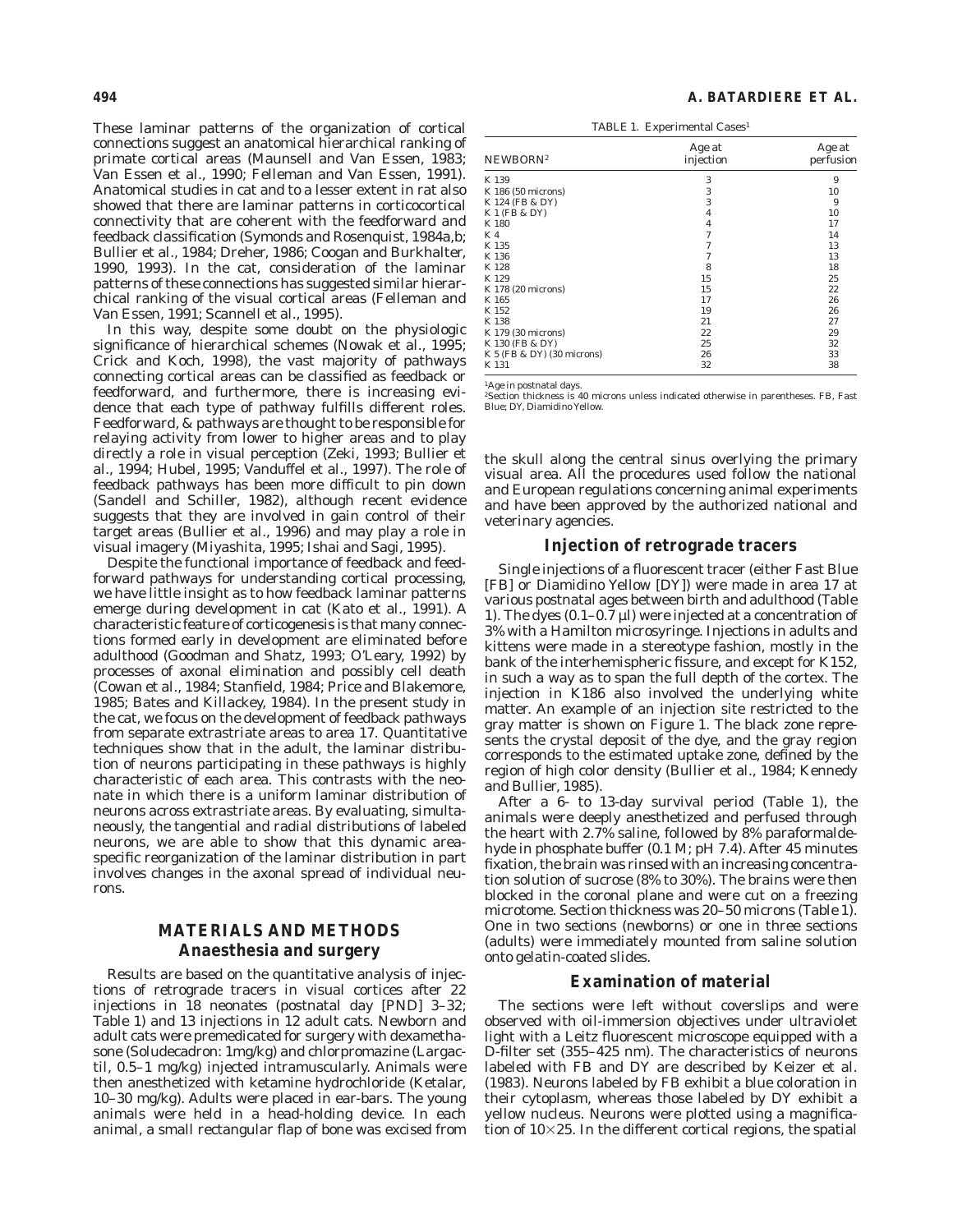

Fig. 1. Reconstruction of a Fast Blue injection site (black area) in area 17 of a newborn kitten. Gray stippling represents the uptake zone. Dashed lines represent white matter limits. Solid gray lines

locations of labeled neurons were charted by means of an X-Y plotter electronically coupled to the microscope stage. After plotting, sections were counterstained either for Nissl substance or for cytochrome oxidase activity (Wong-Riley, 1979; Price, 1985) and back-projected onto the charts of labeled neurons so as to trace cytoarchitectonic borders, including that of layer 4.

## **Location of injection sites**

Injection sites were allocated to area 17, according to their location with respect to the cytoarchitectonic borders as revealed by Nissl stain or cytochrome oxidase (Price, 1985; Dehay et al., 1988). The pattern of thalamic labeling was examined to confirm that the pick-up zone of retrograde tracer was restricted to the cortical area injected (Dehay et al., 1988).

#### **Areal and laminar distribution of labeled neurons**

A quantitative study was carried out by counting neurons in the supra- and infragranular layers. Estimation of proportions of labeled neurons in each compartment is made by counting labeled neurons at regular intervals throughout the projection zones in areas 19, posteromedial lateral suprasylvian area (PMLS), anteromedial lateral suprasylvian area (AMLS) and area 20. This method allowed us to determine the percentage of labeled neurons represent locations of layer 4. A, area; WM, white matter; PMLS, posteromedial lateral suprasylvian area. Numbers 63–70 refer to section number. High numbers are anterior.

in the supragranular layers. Percentage of supra was calculated from the following equation: (number of supra / [number of supra + number of infra])  $\times$  100. The limits of cortical areas were determined on Nissl-stained sections. In some cases, sections were stained for cytochrome oxydase to confirm the position of the border of areas 18 and 19. For areas PMLS and AMLS, the labeling was restricted on the medial bank of lateral suprasylvian sulcus and clearly separated along the rostrocaudal axis. Area 20 labeling was restricted to the ventral part of the posterolateral gyrus.

## **Statistical tests**

Comparison of the laminar distributions between each group of animals (kitten and adults) in the different subdivisions of the projection zones (periphery, center, and core) as well as the changes in the relative dimensions of the separate projection zones within the supra- and infragranular layers used the nonparametric Mann-Whitney U test (Tables 2–4).

## **RESULTS Definition of terms used to describe labeling in the cortex**

Retrograde tracers were injected in the target area, area 17, and the radial and tangential distribution of retro-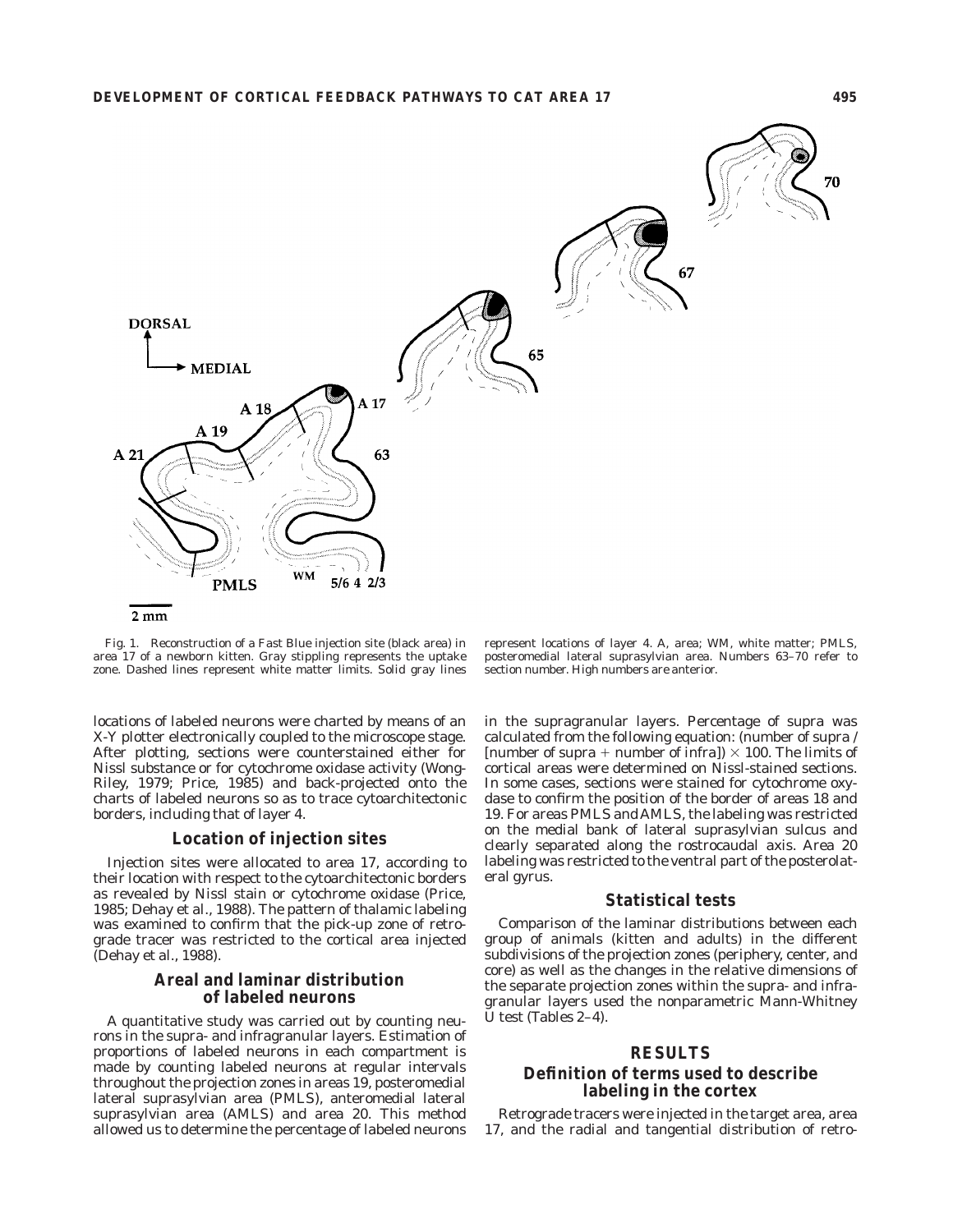## **496 A. BATARDIERE ET AL.**

| TABLE 2. Percentage of Labeled Supragranular Neurons in Areas 19, PMLS, AMLS, and 20 After Injection in Area 17 and Statistical Comparisons |
|---------------------------------------------------------------------------------------------------------------------------------------------|
| Between Adult and Newborn Values <sup>1</sup>                                                                                               |

|                  | Area 19   |            | Area PMLS              |             | Area AMLS |           | Area 20  |                  |
|------------------|-----------|------------|------------------------|-------------|-----------|-----------|----------|------------------|
|                  | S(n)      | % Supra    | S(n)                   | % Supra     | S(n)      | % Supra   | S(n)     | % Supra          |
| <b>Adults</b>    |           |            |                        |             |           |           |          |                  |
| CAT <sub>1</sub> | 28 (4115) | 27.7       | 23 (2657)              | 20.4        |           |           | 5(73)    | $\bf{0}$         |
| CAT <sub>2</sub> | 25 (1873) | 28.9       | $14(373)^2$            | 18.5        |           |           |          |                  |
| CAT <sub>5</sub> | 18 (1186) | 31.0       |                        |             |           |           |          |                  |
| CAT 6 (FB)       | 25 (2651) | 23.6       | 22 (751)               | 21.2        | 30 (281)  | $2.5\,$   | 14 (236) | $\bf{0}$         |
| CAT 6 (DY)       | 23 (4370) | 29.8       | 20 (1418)              | 22.2        | 33 (377)  | 2.4       | 17 (341) | $\boldsymbol{0}$ |
| <b>BK17</b>      |           |            |                        |             |           |           | 4(242)   | $\boldsymbol{0}$ |
| <b>BK23</b>      |           |            |                        |             |           |           | 7(486)   | $\bf{0}$         |
| <b>BK 25</b>     |           |            |                        |             |           |           | 7(104)   | $\bf{0}$         |
| <b>BK 29</b>     |           |            |                        |             |           |           | 9(167)   | $\boldsymbol{0}$ |
| <b>BK30</b>      |           |            |                        |             |           |           | 4(113)   | $\bf{0}$         |
| <b>BK35</b>      |           |            | 14 (281)               | 21.7        |           |           |          |                  |
| <b>BK 50</b>     |           |            | $25(1001)^2$           | 18.3        |           |           | 5(117)   | $\bf{0}$         |
| <b>BK 52</b>     |           |            | 26 (1506)              | 15.6        |           |           | 9(180)   | $\bf{0}$         |
| Mean (STD)       |           | 28.2(2.8)  |                        | 19.7(2.4)   |           | 2.5(0.1)  |          | 0(0)             |
| Newborn          |           |            |                        |             |           |           |          |                  |
| K 186            | 23 (6511) | 43.0       | 27 (2740) <sup>2</sup> | 38.5        |           |           | 11 (761) | $\bf{0}$         |
| K 139            |           |            |                        |             |           |           | 6 (280)  | $\boldsymbol{0}$ |
| K 124 (FB)       |           |            | 9(149)                 | 33.6        |           |           | 5(27)    | $\boldsymbol{0}$ |
| K 124 (DY)       |           |            | $5(285)^2$             | 33.0        |           |           | 5(66)    | $\boldsymbol{0}$ |
| $K 1$ (FB)       |           |            |                        |             |           |           | 2 (598)  | $\boldsymbol{0}$ |
| K 1 (DY)         |           |            |                        |             |           |           | 2(212)   | $\bf{0}$         |
| K 180            |           |            |                        |             |           |           | 7(75)    | $\boldsymbol{0}$ |
| <b>K4</b>        |           |            |                        |             |           |           | 3 (456)  | $\boldsymbol{0}$ |
| K 135            |           |            |                        |             |           |           | 5(138)   | $\boldsymbol{0}$ |
| K 136            |           |            |                        |             |           |           | 5(167)   | $\bf{0}$         |
| K 128            |           |            |                        |             |           |           | 4(158)   | $\boldsymbol{0}$ |
| K 129            |           |            |                        |             |           |           | 4(120)   | $\bf{0}$         |
| K 178            |           |            | 20 (1929)              | 34.3        |           |           |          |                  |
|                  |           |            |                        | 36.3        |           |           |          |                  |
| K 165            | 14 (5131) | 35.5       | $7(2331)^2$            |             |           |           |          |                  |
| K 152            | 5(1818)   | 42.0       | 6 (239)                | 49.8        | 7(215)    | 43.2      | 3(169)   | $\bf{0}$         |
| K 138            |           |            | 4(121)                 | 36.4        | 6(361)    | 41.6      | 3(111)   | $\boldsymbol{0}$ |
| K 179            | 17 (1438) | 48.1       | 14 (1236)              | 43.5        |           |           |          |                  |
| K 130 (DY)       | 8 (438)   | 48.6       |                        |             | 10 (755)  | 56.0      | 5(120)   | $\bf{0}$         |
| K 130 (FB)       |           |            | 5(294)                 | 56.5        | 8 (534)   | 42.1      |          |                  |
| $K 5$ (FB)       |           |            |                        |             |           |           | 4 (197)  | $\bf{0}$         |
| K 5 (DY)         |           |            |                        |             |           |           | 4(216)   | $\bf{0}$         |
| K 131            |           |            | 6(182)                 | 38.5        | 6 (489)   | 43.6      | 7(151)   | $\bf{0}$         |
| Mean (STD)       |           | 43.4(5.3)  |                        | 40.0(7.7)   |           | 45.3(6.0) |          | 0(0)             |
| Statistics $(p)$ |           | $= 0.009*$ |                        | $= 0.0006*$ |           |           |          | ns               |

<sup>1</sup>PMLS, posteromedial lateral suprasylvian; AMLS, anteromedial lateral suprasylvian; supra, supragranular layer neurons; S, number of sections; n, number of neurons; STD,<br>standard deviation; ns, not significant; FB, Fast

TABLE 3. Percentage of Supragranular Layer Neurons in the Periphery, the Center, and the Core of Projection Zones in the Posteriomedial Lateral<br>Suprasylvian Area (PMLS) and Statistical Comparison Between Adult and Newborn

|                  | Periphery of density profile |             | Center of density profile |             | Core of projection zone |            |
|------------------|------------------------------|-------------|---------------------------|-------------|-------------------------|------------|
|                  | % of neurons                 | % Supra     | % of neurons              | % Supra     | % of neurons            | % Supra    |
| Adults           |                              |             |                           |             |                         |            |
| CAT <sub>1</sub> | 18.1                         | 4.9         | 81.9                      | 24.2        | 52.8                    | 28.2       |
| CAT <sub>2</sub> | 14.0                         | 1.9         | 86.0                      | 21.7        | 55.0                    | 27.5       |
| $CAT 6$ (FB)     | 27.2                         | 15.3        | 72.8                      | 23.5        | 54.5                    | 24.9       |
| CAT 6 (DY)       | 16.7                         | 4.2         | 83.3                      | 25.8        | 52.8                    | 28.6       |
| <b>BK 35</b>     | 15.2                         | 15.3        | 84.8                      | 21.6        | 52.3                    | 22.6       |
| <b>BK 50</b>     | 32.7                         | 6.7         | 67.3                      | 25.2        | 32.7                    | 19.4       |
| <b>BK 52</b>     | 35.2                         | 9.7         | 64.8                      | 18.9        | 45.9                    | 22.1       |
| Mean (STD)       | 22.7(8.8)                    | 8.3(5.4)    | 77.3 (8.8)                | 23.0(2.4)   | 49.4(8.0)               | 24.8(3.5)  |
| Newborn          |                              |             |                           |             |                         |            |
| K 186            | 18.2                         | 21.0        | 81.2                      | 43.8        | 46.1                    | 41.6       |
| K 124 (FB)       | 31.3                         | 34.1        | 68.7                      | 34.4        | 42.7                    | 32.1       |
| K 124 (DY)       | 24.6                         | 31.4        | 75.4                      | 33.5        | 54.0                    | 37.0       |
| K 178            | 38.2                         | 34.7        | 61.8                      | 34.4        | 42.4                    | 34.2       |
| K 165            | 30.1                         | 31.8        | 69.9                      | 38.6        | 40.5                    | 40.1       |
| K 152            | 27.2                         | 58.4        | 72.8                      | 46.5        | 63.2                    | 45.0       |
| K 179            | 29.6                         | 41.0        | 70.4                      | 44.6        | 46.6                    | 39.9       |
| K 138            | 11.2                         | 45.4        | 88.8                      | 26.4        | 70.4                    | 26.1       |
| K 130 (FB)       | 17.8                         | 69.2        | 82.2                      | 53.3        | 46.2                    | 51.1       |
| K 131            | 12.4                         | 14.3        | 87.6                      | 43.2        | 56.2                    | 35.8       |
| Mean (STD)       | 24.1(8.8)                    | 38.1 (16.4) | 75.9(8.8)                 | 39.9(7.9)   | 50.8(9.9)               | 38.3 (7.0) |
| Statistics $(p)$ | $= 0.80$ (ns)                | $= 0.0013*$ | $= 0.80$ (ns)             | $= 0.0006*$ | $= 0.99$ (ns)           | $=0.0018*$ |

1Supra, supragranular layer neurons; STD, standard deviation; ns, not significant; FB, Fast Blue; DY, Diamidino Yellow.

\*Significant at 95% (Mann-Whitney U test).

gradely labeled neurons were analyzed in the source areas (areas 19, 20, PMLS, and AMLS). The regional extent within the source area containing labeled neurons is

referred to as the projection zone (Fig. 2C). Because brains were cut in the coronal plane, successive sections intersect the projection zone along a rostral-caudal axis, making it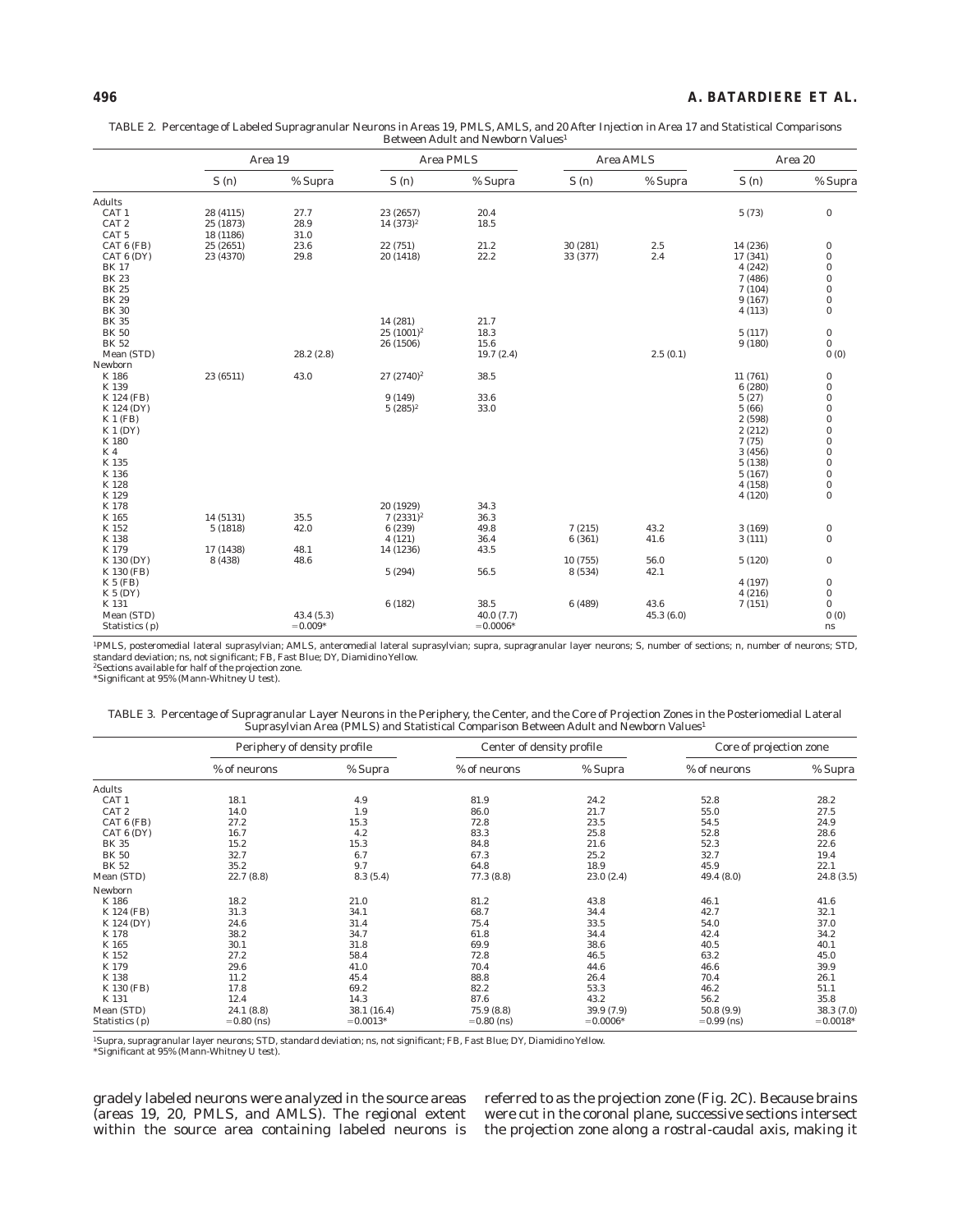TABLE 4. Length (in mm) of Neurons Density Profile in Supra- and Infragranular Compartments in Area PMLS After Injection in Area 171

|                  | Infra | Supra | Ratio       |  |
|------------------|-------|-------|-------------|--|
| <b>Adults</b>    |       |       |             |  |
| CAT <sub>1</sub> | 5.55  | 2.82  | 0.51        |  |
| CAT $2^*$        | 1.73  | 0.72  | 0.42        |  |
| CAT 6 (FB)       | 4.08  | 2.80  | 0.69        |  |
| CAT 6 (DY)       | 4.32  | 2.52  | 0.58        |  |
| <b>BK35</b>      | 4.16  | 2.70  | 0.65        |  |
| BK 50*           | 5.32  | 3.22  | 0.61        |  |
| BK 52            | 6.59  | 2.82  | 0.43        |  |
| Mean (STD)       |       |       | 0.56(0.11)  |  |
| Newborn          |       |       |             |  |
| K 186*           | 5.35  | 3.96  | 0.74        |  |
| K 124 (FB)       | 3.25  | 3.86  | 1.19        |  |
| K 124 (DY)*      | 5.60  | 5.25  | 0.94        |  |
| K 178            | 1.80  | 2.40  | 1.33        |  |
| K 165*           | 5.15  | 5.12  | 0.99        |  |
| K 152            | 2.05  | 2.30  | 1.12        |  |
| K 138            | 2.27  | 2.29  | 1.01        |  |
| K 130 (FB)       | 2.06  | 2.34  | 1.14        |  |
| K 131            | 3.03  | 2.67  | 0.88        |  |
| Mean (STD)       |       |       | 1.04(0.18)  |  |
| Statistics $(P)$ |       |       | $= 0.0009*$ |  |

1PMLS, posteromedial lateral suprasylvian; FB, Fast Blue; DY, Diamidino Yellow; STD, standard deviation; infra, infragranular; supra, supragranular. \*Significant at 95% (Mann-Whitney U test); sections available for half of the projection zone.

possible to construct a neuron density profile (density profile) in this axis (Fig. 2D). The density profile sums the numbers of supra- and infragranular layer neurons found on single sections. At peripheral levels of the projection zone, neuron counts are low and increase steadily to reach maximal levels at the center of the projection zone. The areal extent of the projection zone is defined by a peripheral threshold value (5–10% of the peak value at the center of the projection zone). The rostral and caudal quarter of the density profile is designated the periphery and the central half the center of the density profile.

The density profiles provide one-dimensional reconstructions of the projection zone so that the medial and lateral part of each individual section passing through the center of the projection zone corresponds to part of the periphery of the projection zone (Fig. 2). The central part of each section passing through the center of the density profile corresponds to the core of the projection zone.

#### **Qualitative description of the laminar distribution of labeled neurons**

Examples of the radial distribution of labeled neurons at different rostrocaudal levels of projection zones in area AMLS, PMLS, area 19, and area 20 are shown in Figures 3–6. In the adults, retrogradely labeled neurons are typically more extensive in the infragranular layers compared with the supragranular layers. This finding is particularly clear in AMLS (Fig. 3) and PMLS (Fig. 4). It is also the case but to a lesser extent in area 19 (Fig. 5). Area 20 is an exception in so far as no labeled neurons are present in supragranular layers (Fig. 6). For example, in the center of the adult projection zones (top left-hand sections in Figs. 3–6) the medial-lateral extent of labeling in infragranular layers is greater than in the periphery of the projection zones (bottom left-hand sections in Figs. 3–6). These observations illustrate two related and characteristic features of the adult projection zone: infragranular layer neurons extend further than do supragranular layer neurons and the proportion of supragranular layer neurons is higher in the center of the projection zone than at more peripheral levels (Salin et al., 1992).

In the neonate the tangential extent of labeled supragranular neurons was nearly identical to that of the infragranular layers, contrary to what is observed in the adult. This finding is particularly clear in AMLS and PMLS (Figs. 3, 4) but could also be detected in area 19 (Fig. 5).

#### **Density profiles and the influence of sampling frequency**

To compare the proportions of labeled neurons in supraand infragranular layers, we have prepared density profiles from individual sections taken at regular intervals throughout the projection zones. This procedure was repeated for all cases listed in Table 2.

Typical density profiles obtained from two adults are shown in Figure 7A,B. There is a steady decrease in the numbers of labeled neurons per section as one goes from the center of the density profile toward the periphery, and peak values are higher in infragranular layers compared with supragranular layers. The density profiles show an uneven profile, which could reflect the patchy distribution of neurons in PMLS that project to area 17 (Shipp and Grant, 1991; Montero, 1981; Sherk and Ombrellaro, 1988). The density profiles suggest that the percentage of labeled supragranular layer neurons per section is significantly higher in the center of the density profile compared with the periphery. Adjacent sections- even toward the centercan return widely different percentages of labeled supragranular layer neurons. For example, adjacent sections return 14% and 34% in the density profile analyzed in Figure 7A and 7% and 36% in that of Figure 7B. In both adults, near-zero values of supragranular layer neurons are found in the periphery of the density profile.

The variation of the percentages of supragranular layer neurons from section to section points to the caution required when attempting to estimate the laminar distribution for a particular density profile and underlines the necessity of sampling adequate numbers of sections. Figure 7C–F illustrates the influence of sampling frequency on calculations of proportions of supragranular layer neurons in two adults. In the density profile shown in Figure 7C, low sampling frequencies return percentages ranging from 9% (3 sections) to 33% (2 sections), whereas the highest frequency returns a global value of 20% (20 sections and 2,500 neurons). In the density profile shown in Figure 7D, low frequencies return percentages ranging from 4% (3 sections) to 22% (3 sections). In this animal, stable values of 16% were obtained with 13–25 sections involving counts of between 500 and 1,500 neurons.

The density profiles in the newborns show important differences with those of the adults (compare Figs. 7 and 8). In contrast to the adult, newborn percentages of supragranular layer neurons were well above zero even at the most peripheral levels of the density profiles so that percentages of supragranular layers were relatively higher in the periphery of the newborn compared with the periphery of the adult (Fig. 8). For instance in the newborn shown in Figure 8a values in the periphery of the neuron density profile range from 16 to 47%, whereas in the adult shown in Figure 7A they range from 0 to 6%.

An important consequence of these differences is that stable estimations of percentages of supragranular neurons are obtained in the neonates with a lower sampling frequency than is required in the adults. In the neonate shown in Figure 8D low frequencies returned percentages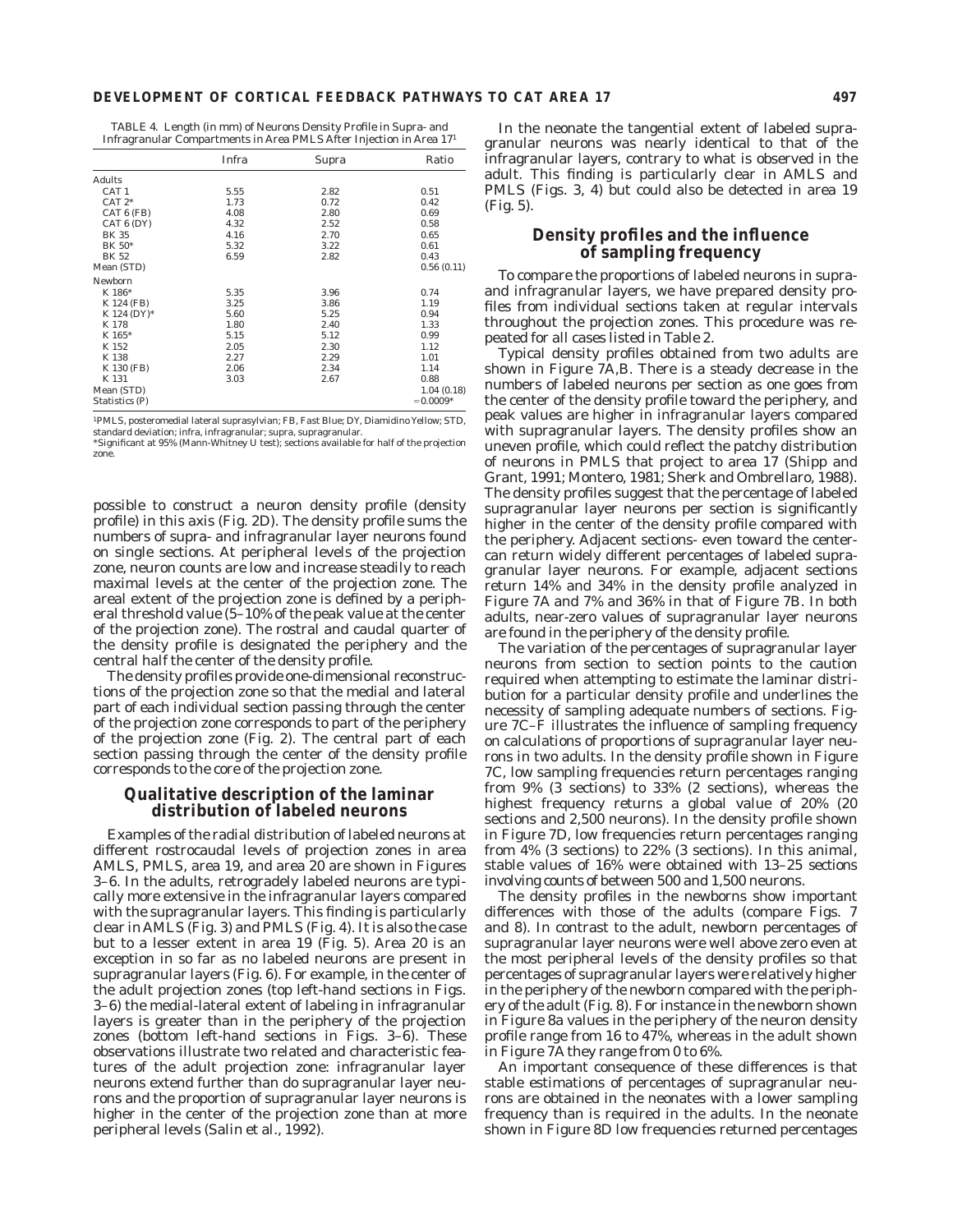

Fig. 2. Schematic representation of terms used to describe the radial and tangential distribution of labeling. **A:** Dorsolateral view of a cat brain showing the location of areas 17, 18, 19, 20, anteromedial lateral suprasylvian (AMLS) area, and posteromedial lateral suprasylvian (PMLS) area. **B:** Coronal sections from different levels of the projection zone. Dots represent retrogradely labeled neurons in area

PMLS after injection of retrograde tracer in the area 17. **C:** Schematic representation of the projection zone showing core and peripheral regions. **D:** Neuron density profile showing the distribution of labeling in supra- and infragranular layers in the central and peripheral parts of the density profile. Nb, number of neurons.

ranging from 40% (2 sections) to 65% (3 sections), and a stable value of 60% was returned with 10 sections. Similar results were obtained in the neonate shown in Figure 8C in which low frequencies gave a maximal difference of 15%.

Percentages of supragranular neurons were calculated from density profiles similar to those shown in Figures 7 and 8 (Table 2). In three of the newborns and two of the adults, one limb of the density profile was incomplete, although the peak was clearly present. In these animals only the complete limb of the density profile was retained so that the number of sections used corresponds to the number of sections required to evenly sample the density profile from its peak to either its rostral or caudal limit

(Table 2). With this proviso, density profiles were considered complete if the lowest threshold was inferior to 15% of the peak value. In fact, the mean minimal thresholds in adults was below 3.5% and was not significantly different from that in kittens.

## **Generation of area-specific laminar distributions**

In the adult each extrastriate cortical area showed a highly specific laminar distribution of retrogradely labeled neurons (Table 2). Area 19 returned a mean value of 28% (range, 27.7–31%), area PMLS 20% (range, 15.6–22.2%),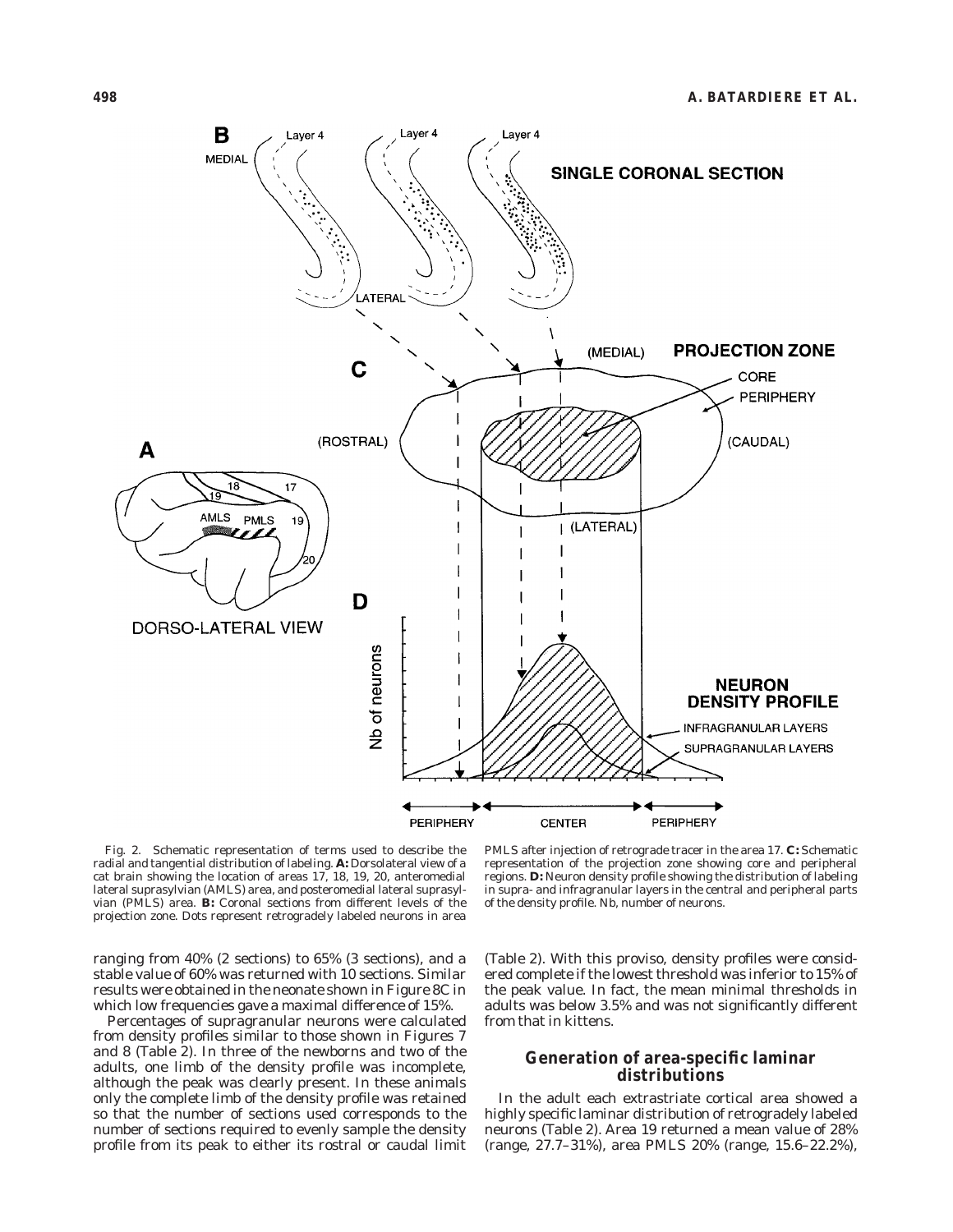

Fig. 3. Laminar distribution of labeled neurons in the anteromedial lateral suprasylvian area (AMLS) after injection in area 17 in adult and newborn kitten. Sections 118 (adult) and 210 (newborn) are from the center of the density profile, sections 110 (adult) and 230

(newborn) are from the periphery of the density profile. **Inset:** lowpower view of the cortex showing the location of area AMLS. Medial is to the right.

area AMLS 2.5% (range, 2.4–2.5%), and zero percent in area 20. The small range of values obtained within each group for the density profiles for each area showed no significance, whereas the differences between areas were highly significant (all cases  $P < 0.05$ ).

In contrast to the adults, neonates showed remarkably similar percentages of supragranular layer neurons in areas 19, PMLS, and AMLS (range, 40–45.3%; comparison between individual areas: all cases  $P > 0.05$ ). Five newborns could be adequately sampled in area 19 and returned a mean value of 43% (Table 2). Statistical comparison of adults and neonates confirmed that there is a significant decrease in the percentage of supragranular layer neurons during development  $(P < 0.01)$ . Percentages of labeled supragranular layer neurons in PMLS in 10 neonates ranged from 33% to 56% (mean, 40%), and once again the results in neonates and adults were statistically significantly different  $(P < 0.001)$  (Table 2). Five neonates could be adequately sampled in area AMLS (Table 2) and shows that there is a massive developmental reduction in the percentages of supragranular layer neurons going from an average of 45% in the neonate to 2.5% in the adult.

A large number of immature and adult brains were examined in area 20, and no labeled neurons were encountered at any age in supragranular layers (Table 2).

To conclude, within the neonates, percentages of labeled supragranular layer neurons in all three areas are similar. During development, there is a reduction in the proportion of supragranular layer neurons, which is specific for each area and which generates the laminar distribution characteristic for each area (Fig. 9).

## **Differences in the percentages of labeled supragranular neurons between periphery and center of density profiles of PMLS**

The neonate and adult density profiles show important differences (Figs. 7, 8). Whereas in the neonate supragranu-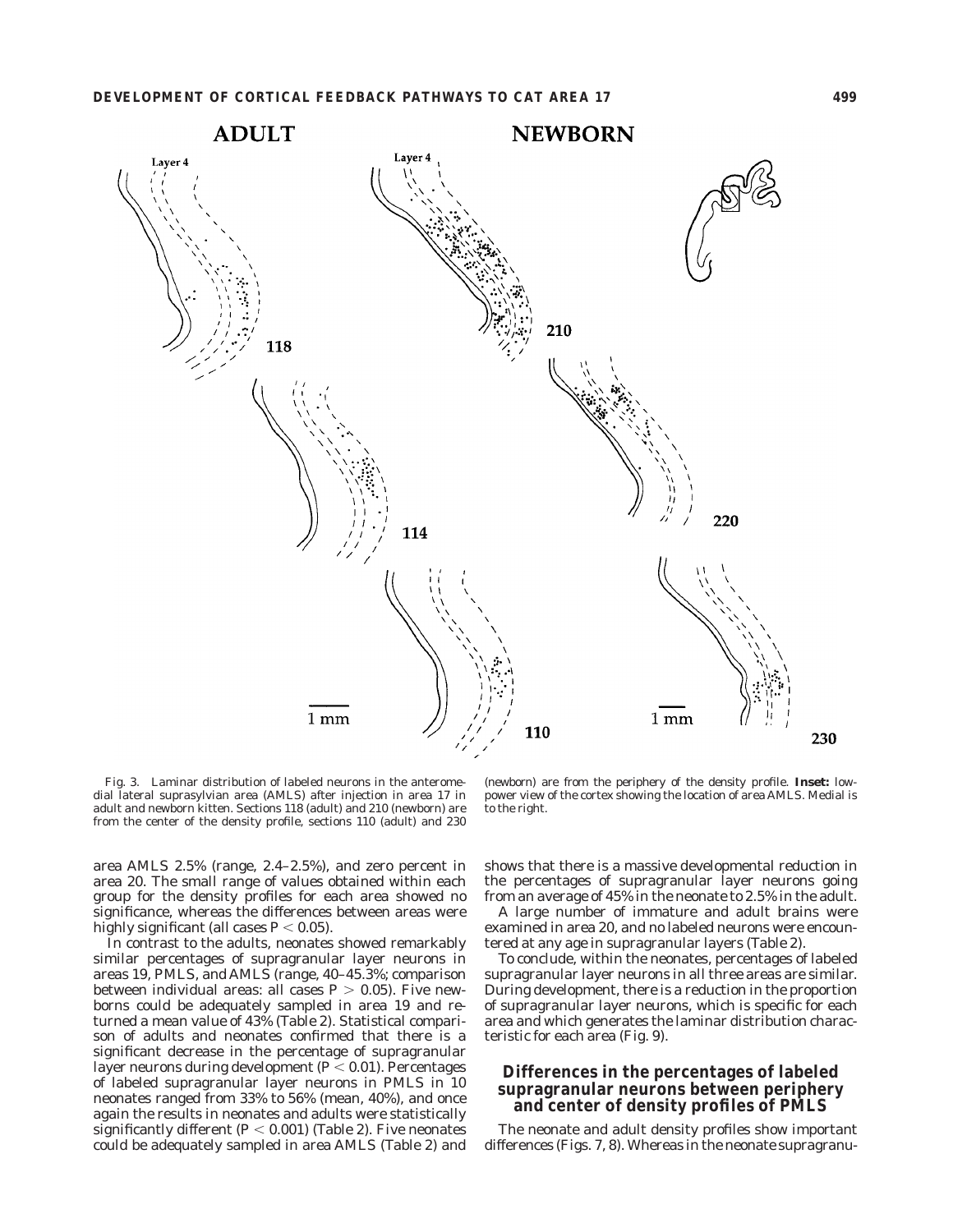

Fig. 4. Laminar distribution of labeled neurons in posteromedial lateral suprasylvian (PMLS) area after injection in area 17 in adult and newborn kitten. Conventions are as in Figure 3.

lar neurons are largely coextensive with infragranular neurons, this is not the case in the adult, suggesting that the reduction in the global percentages of supragranular neurons during maturation might be due to their progressive restriction to the center of the projection zone. In an attempt to investigate this issue, we have analyzed the developmental changes in the pooled proportions of supragranular neurons in the central and peripheral half of the density profiles of PMLS (Table 3).

Because approximately 76–77% of the neurons in the projection zones of both neonates and adults were located in the center of the density profile, restricting the estimation of the percentage of labeled supragranular layer neurons to the central half of all the density profiles in PMLS in both neonates and adults returned similar values to those obtained throughout the projection zone (compare PMLS values in Tables 2 and 3). However, when the percentages were calculated in the peripheral half of the projection zone, adult global values of 20% dropped to 8.3%, whereas values for kittens were maintained at 38% (Table 3).

The distributions of values per section of supragranular layer percentages obtained by pooling all sections from all the brains examined are shown in Figure 10. This shows that in the adult periphery, 65% of the sections have zero supragranular layer neurons, whereas this is only true for 3% of the sections in the periphery of the neonates. This analysis confirms that, whereas there are large and highly significant differences in the proportions of supragranular layer neurons between the center and periphery in the adults  $(P < 0.0001)$ , this is not the case in the neonates  $(P > 0.05)$ .

## **Differences between core and periphery of projection zones in PMLS**

So far the results show that there is a greater reduction of supragranular layer neurons in the periphery of the density profile compared with its center. Here we shall address the issue of whether there is also a drop in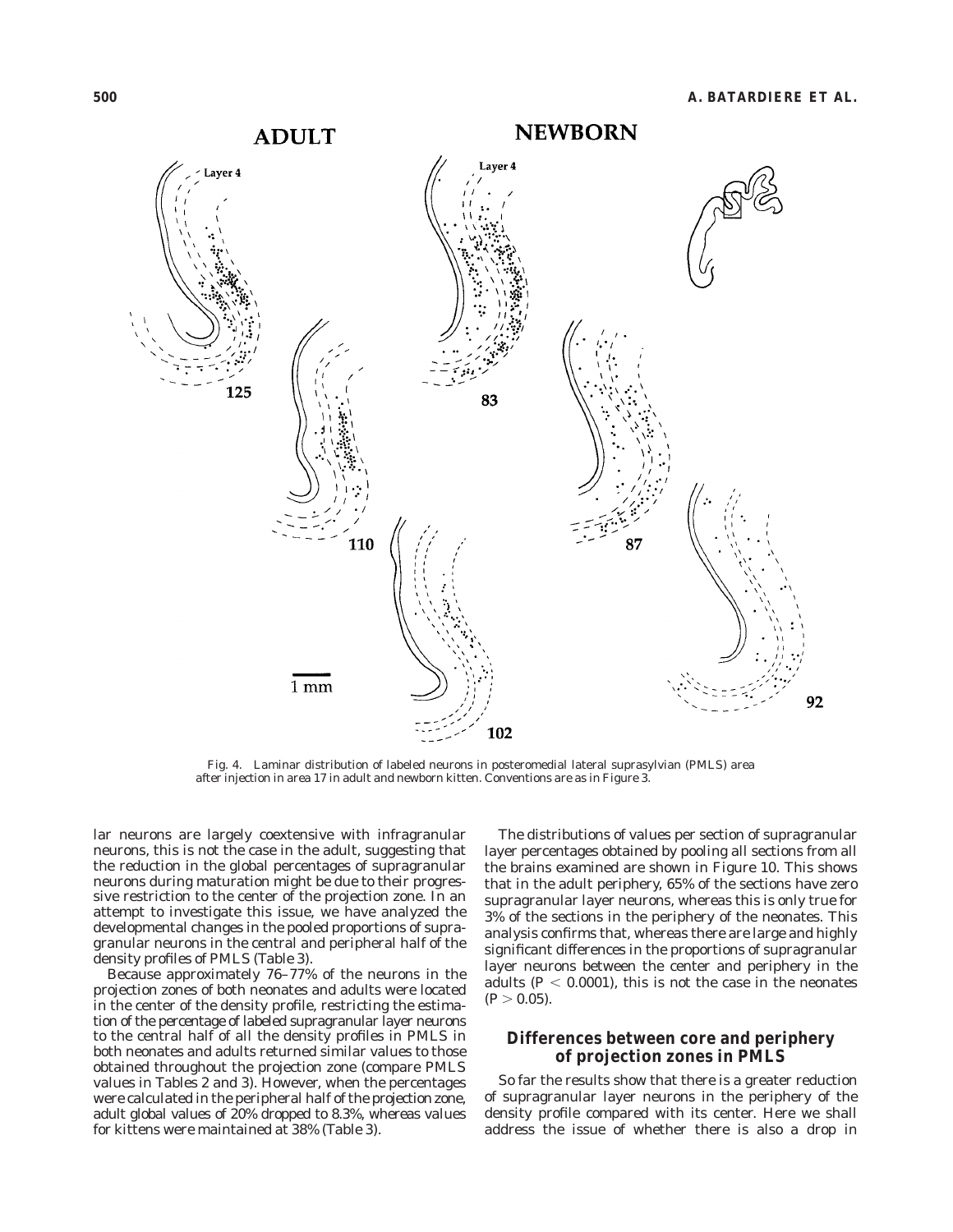

Fig. 5. Laminar distribution of labeled neurons in area 19 after injection in area 17 in adult and newborn kitten. Conventions are as in Figure 3.

proportions of supragranular neurons from central regions of the projection zone.

This question cannot be directly addressed by comparing neonatal and adult values obtained from the center of the density profiles, despite the large differences (adult, 23%; neonate, 40%; Table 3). The objection to making this comparison stems from the fact that sections from the central half of the density profiles include peripheral regions represented at the medial and lateral limit of the labeling on each section (see Fig. 2), because individual coronal sections in PMLS show that even in the center of the density profiles labeled infragranular layer neurons stretch further both medially and laterally (Fig. 4). For this reason, it could be that the observed differences between neonates and adults in the center of the density profile originates from supragranular layer neurons stretching out further into the medial and lateral part of the periphery of the projection zone.

To resolve this issue, we have compared the percentages of labeled supragranular layer neurons in the core of the projection zone in PMLS. To do this, we have divided those sections in the center of the density profile into three parts, the central half represents the core of the projection zone (Figs. 2, 11A).

The core of the projection zones in both neonates and adults contained approximately 50% of the total number of labeled neurons in the projection zone. The pooled values of the core of the projection zone in the adults is 25% of supragranular labeled neurons, which is significantly lower than the 38% found in the neonates ( $P < 0.01$ ; Table 3). To further explore the developmental changes in labeled neuron distribution within the center of the density profile, we divided individual sections into 250-micron-wide segments running perpendicular to the cortical surface (Fig. 11). This method shows that, whereas in the neonate the lateral and medial periphery returns similar values to those obtained in the core, in the adult the mean of the distribution of the core values is 22% and is significantly higher than the peripheral values of 14% (Fig. 11).

Hence, this analysis confirms that the major developmental changes are detected in the periphery of the projection zone both mediolaterally and rostrocaudally. However, core values in the neonate are significantly higher than those in the adult, showing that although the selective loss of supragranular layer neurons occurs more extensively in the periphery of the projection zone, it also occurs in the core of the projection zone.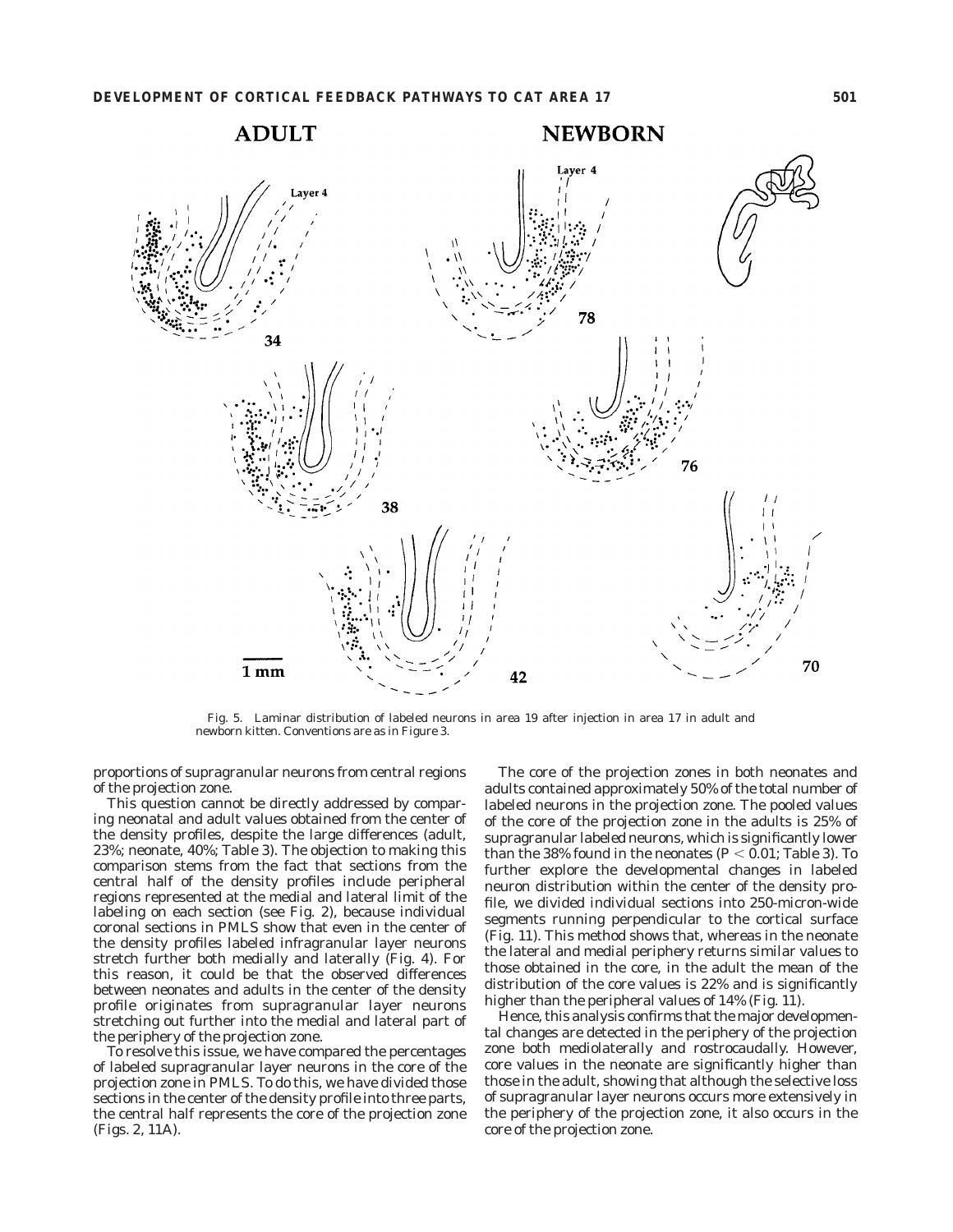# **ADULT**



Fig. 6. Laminar distribution of labeled neurons in area 20 after injection in area 17 in adult and newborn kitten. Conventions are as in Figure 3.

# **Developmental changes in the dimensions of projection zones**

The above findings suggest that developmental changes in the proportions of supragranular neurons might be the consequence of a change in the relative dimensions of the projection zones in upper and lower layers. To investigate this suggestion, we have measured the rostrocaudal length of the density profiles in adults and newborns by using thresholds of 5–10% of the peak value to establish the rostral and caudal limits of projection zones (Table 4). The changing dimension of the kitten brain and individual differences in the size of injection sites preclude estimating absolute change in the dimensions of the projections zone. However, the ratio of the dimensions in upper and lower layers does change significantly, going from 0.56 in the adults to 1.04 in the neonates ( $P$  <  $(0.001)$ .

## **Developmental changes in the distribution of labeled neurons within supraand infragranular projection zones**

Elsewhere, we have defined convergence as the extent of a cortical source structure that contains neurons converging on an infinitely small region of the target structure and the divergence as the extent of the target structure innervated by an infinitely small region of the source structure (Salin et al., 1992; Kennedy et al., 1994). The surface area containing labeled neurons in each compartment reflects the convergence values of each population. In this way, a narrow distribution of labeled neurons indicates a restricted range of convergence values (Price et al., 1994). To investigate this issue, we have estimated within each layer the proportion of labeled neurons in the center and the periphery of the density profile as well as beyond the 5% threshold (Fig. 12). This investigation showed that, com-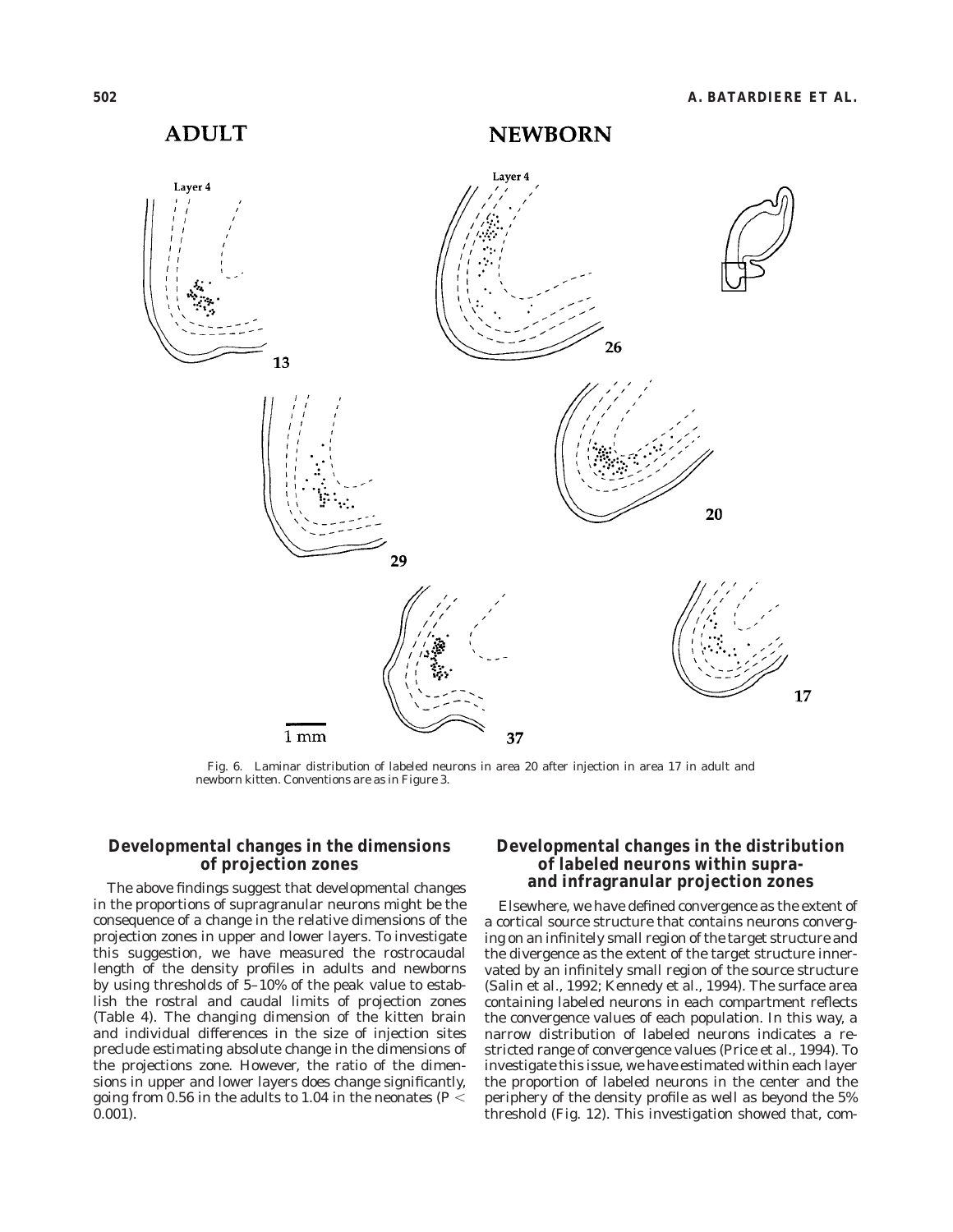![](_page_10_Figure_1.jpeg)

Fig. 7. Neuron density profiles and influence of sampling frequency on estimation of laminar distribution in the adult cat. **A,B:** Neuron density profile of posteromedial lateral suprasylvian area projection zone in the infragranular (black squares) and supragranular layers (open circles) in two adult cats (CAT 1 and BK52). Percentages refer to the proportion of supragranular layers neurons on each individual sections. Caudal to the left. Arrowheads indicate 5% of peak values used to determine the limits of the neuron density profiles (see Table 3). **C,D:** Influence of the sampling frequency on the

pared with the neonates, the adult population had a significantly higher proportion of supragranular layer neurons in the center of the density profiles. This finding means that the center-periphery slope is significantly

![](_page_10_Figure_4.jpeg)

proportion of supragranular layer neurons (SUPRA). Nb, number of neurons. **E,F:** Sections and sampling frequency procedure used in C and D above. Increasing the sampling frequency permits a reliable estimation of the percentage of supragranular layers neurons (open circles, right-hand scale). At each frequency, the number of labeled neurons is indicated (black squares, left-hand scale). Numbers in parentheses refer to the number of sections used to calculate the percentage as indicated in E and F.

steeper in the adults than in the neonates, which suggests a developmental restriction of convergence values of individual supragranular layer neurons (Kennedy et al., 1994; Price et al., 1994). In infragranular layers, no differences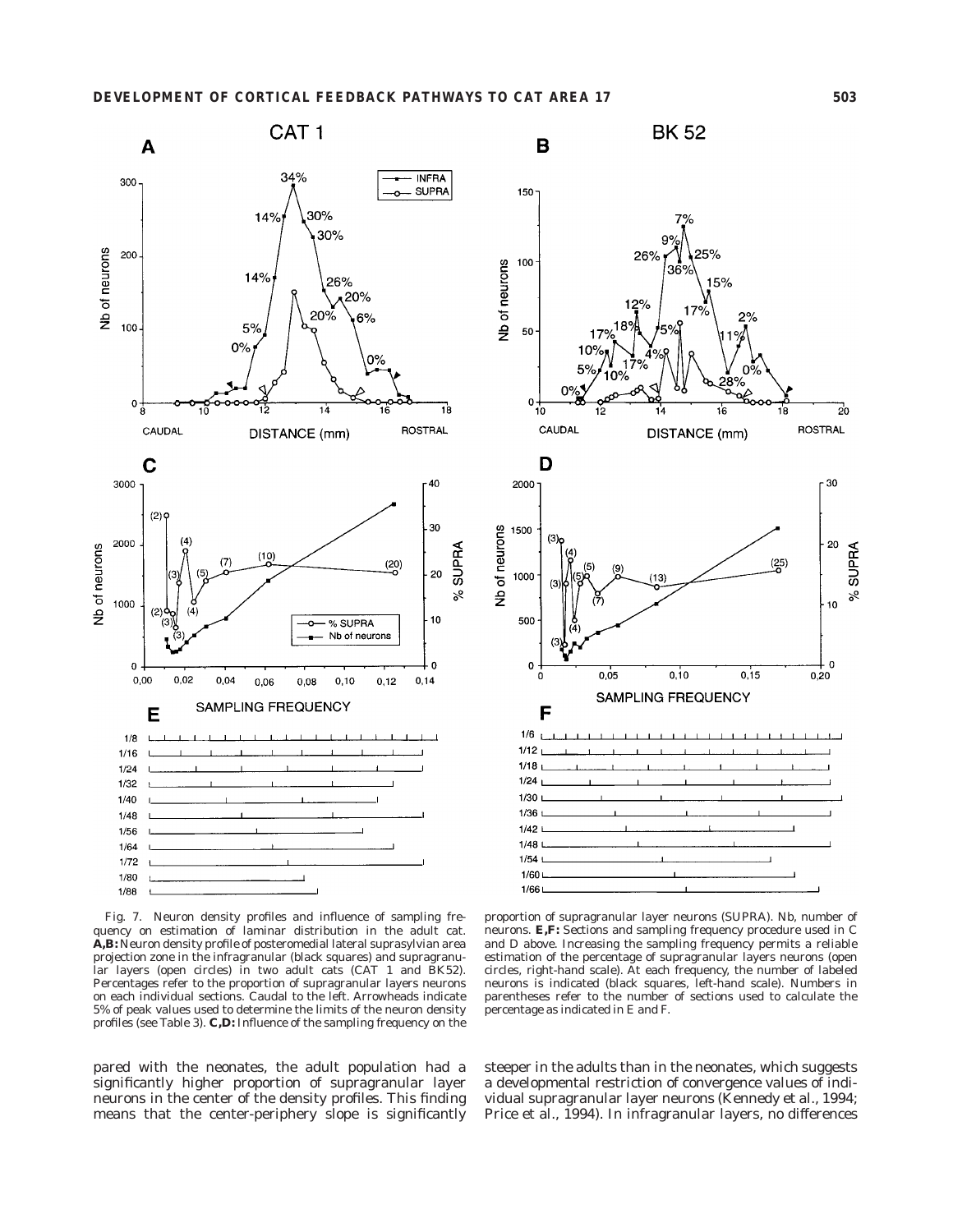![](_page_11_Figure_1.jpeg)

![](_page_11_Figure_3.jpeg)

![](_page_11_Figure_4.jpeg)

Fig. 8. Neuron density profiles and influence of sampling frequency on estimation of laminar distribution in the newborn. **A,B:** Posteromedial lateral suprasylvian (PMLS) area. Anteromedial lateral suprasylvian (AMLS) area infragranular (black squares) and supragranular layers (open circles) neurons. Percentages refer to the proportion of supragranular layer neurons on each individual sections.

were found in the adults and neonates between the proportions of neurons in the center and periphery of density profiles, suggesting that during development divergence values may remain constant in this population.

#### **Control for artifacts**

*Representation of visual space.* The rostrocaudal location of the injection will determine the representation of visual space, which could conceivably influence the

Caudal is to the left. Arrowheads indicate 5% of peak values used to determine the limits of the neuron density profiles (see Table 3). **C,D:** Influence of the sampling frequency on the proportion of supragranular layers neurons. **E,F:** Sampling frequency used in C and D above. Other conventions are as in Figure 7.

proportion of supragranular layer neurons. To examine whether this is the case, we have plotted the percentage of supragranular layer neurons against distance from the caudal limit of the brain. This method shows that there is no correlation between changes of cortical location of the injection site with respect to variations of percentages of labeled supragranular layer neurons (Fig. 13A).

*Depth of injection.* Although all injections were restricted to area 17 and all but one restricted to the gray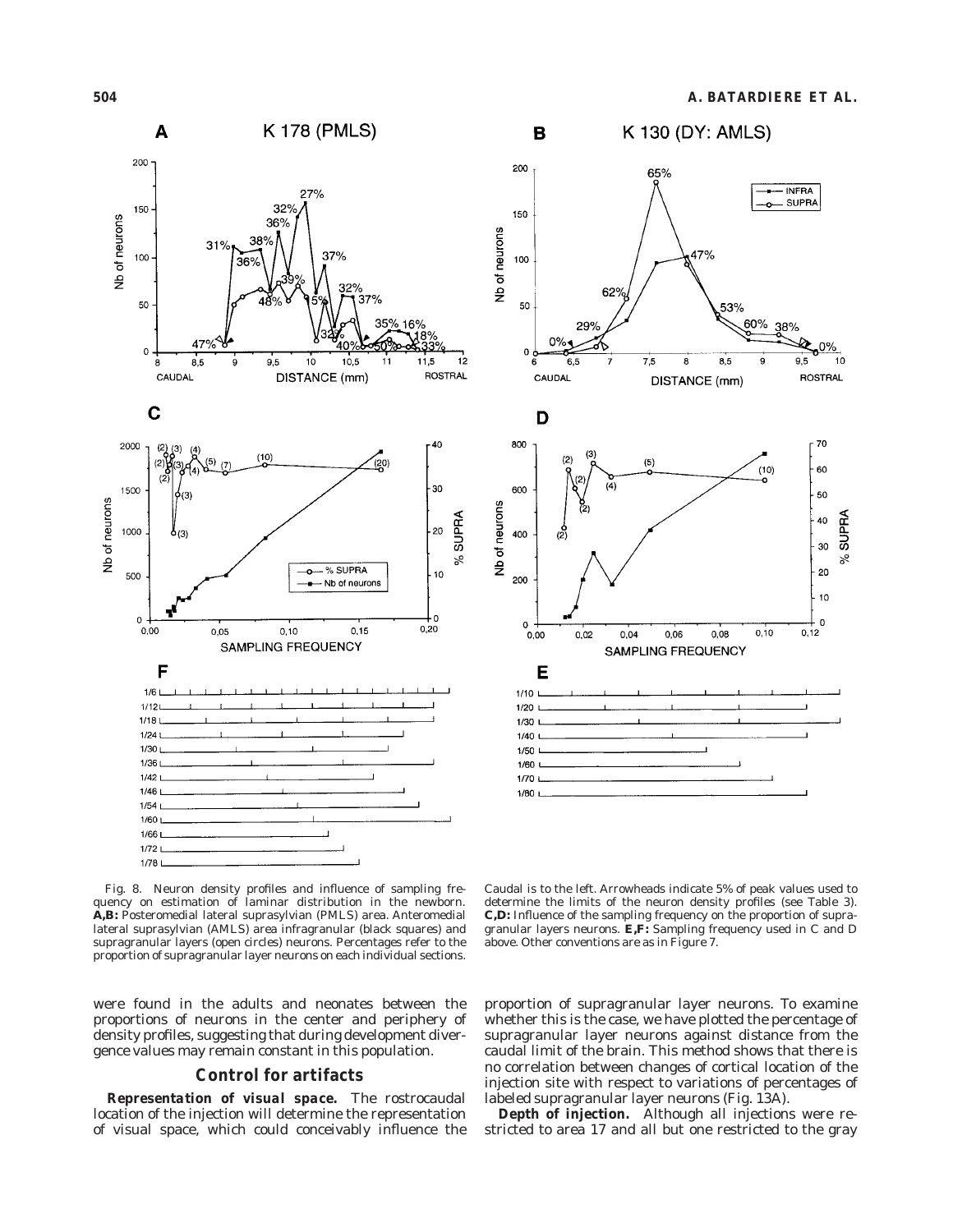![](_page_12_Figure_1.jpeg)

Fig. 9. Summary histogram of mean percentages of labeled supragranular layer neurons in areas 19, posteromedial lateral suprasylvian (PMLS), and anteromedial lateral suprasylvian (AMLS) in adults and neonates.

matter, here we need to address whether small variation in depth of injection could influence the laminar distribution. The influence of the depth of the injection was estimated by attributing a depth index to each injection site (Barone et al., 1995). Briefly, each section that includes the injection site is given an index according to the depth of the pick-up zone in the cortex (superficial to layers 2/3, 1; superficial to layer 4, 6; superficial to white-matter, 15). The sum of the values for sections intercepting the injection site at regular intervals generates the depth index for that injection. Figure 13B shows a scattergram for seven newborn injections that could be examined in this fashion and that show that depth of injection site did not influence the percentage of labeled supragranular layer neurons  $(P > 0.05)$ . Depth of injection also failed to influence proportions of supragranular layer neurons in the five injections in adults that could be analyzed appropriately  $(P > 0.05)$ .

#### **DISCUSSION**

The present results show that in the adult cortex each individual feedback pathways from area 19, PMLS, and AMLS have characteristic laminar distributions of parent neurons and that these distributions emerge during development from a distribution that is initially uniform across all three areas. We first need to consider the potential significance of the adult findings before discussing the possible developmental mechanisms.

#### **Comparison of present results with other adult studies**

*Importance of sampling procedure.* Numerous authors have noted the differences in the laminar distribution of parent cell bodies participating in corticocortical connections, and this finding, in addition to the laminar pattern of termination, has been used in a number of different sensory systems to propose a hierarchical ranking of cortical areas (Fitzpatrick and Imig, 1980; Maunsell and Van Essen, 1983; Weller et al., 1984; Ungerleider and Desimone, 1986; Barbas 1986; Colby et al., 1988; Friedman et al., 1986; Van Essen et al., 1990; Felleman and Van Essen, 1991; Barbas and Rempel-Clower, 1997). In this way, corticocortical pathways are seen to be either feedback, feedforward, or lateral. However, in their exhaustive review of the literature Felleman and Van Essen (1991) noted that the hierarchical status of nearly 17% of pathways between primate cortical visual areas remained essentially ambiguous. The present results indicate two potential sources of this ambiguity.

First, the nonhomogeneous organization of the projection zone can lead to miscalculation of the laminar distribution. The laminar distribution for a given pathway is not a fixed entity but rather fluctuates across the projection zone, showing maximal percentages of supragranular layer neurons in central and minimal values in the periphery. In the present study we illustrate this finding in adult PMLS where the central half of the density profile has twice the proportion of labeled supragranular neurons than does the peripheral half. Such large differences in percentages will artifactually influence the categorization of the laminar distribution if the sampling of the projection zone is not carefully controlled. If the exact dimensions of the projection zone are not known, then the sections may well not be taken at regular intervals throughout the entire projection zone, which introduces the possibility of a bias due to either oversampling of the periphery or of the center of the density profiles.

Second, the problem of the influence of eccentricity in the projection zone is compounded by the fact that there are large variations in the laminar distribution between adjacent sections. This variation is largely due to cortical folding and means that a relatively large number of sections need to be examined to obtain stable values.

These difficulties can be clearly seen when one compares the percentages of supragranular layer neurons projecting to area 17 in the present study with the quantitative data used by Felleman and Van Essen (1991) to rank visual cortical areas in the cat (Symonds and Rosenquist 1984a,b; Bullier et al., 1984). Symonds and Rosenquist (1984b) reported 47% labeled supragranular layer neurons in area 19 in a count of 95 neurons. Bullier et al. (1984) reported 46% on counts taken from four randomly selected central sections in two adults. In the present study, area 19 returns 28% in counts made over a hundred sections and over 10,000 neurons. Similarly, in PMLS Symonds and Rosenquist (1984b) reported 13% of labeled supragranular layer neurons in counts of 311 neurons. This finding is considerably lower that the 28% reported by the study of Bullier et al. (1984) based on randomly selected central sections. The exhaustive analysis of the present study shows that the two earlier studies were equally off and that the true figure for the distribution is 20%, in agreement with the 20% reported by Shipp and Grant (1991) in an exhaustive quantitative study.

*Relevance of adult findings to hierarchical schemes.* The present study shows that although an arduous task, it is indeed possible to demonstrate that each area that projects to area 17 has a characteristic percentage of labeled supragranular layer neurons. Felleman and Van Essen (1991), following the consideration of a large number of cortical pathways, have described the anatomical hierarchy of visual areas that span seven levels. According to this scheme, areas 18, 19, PMLS, and AMLS are on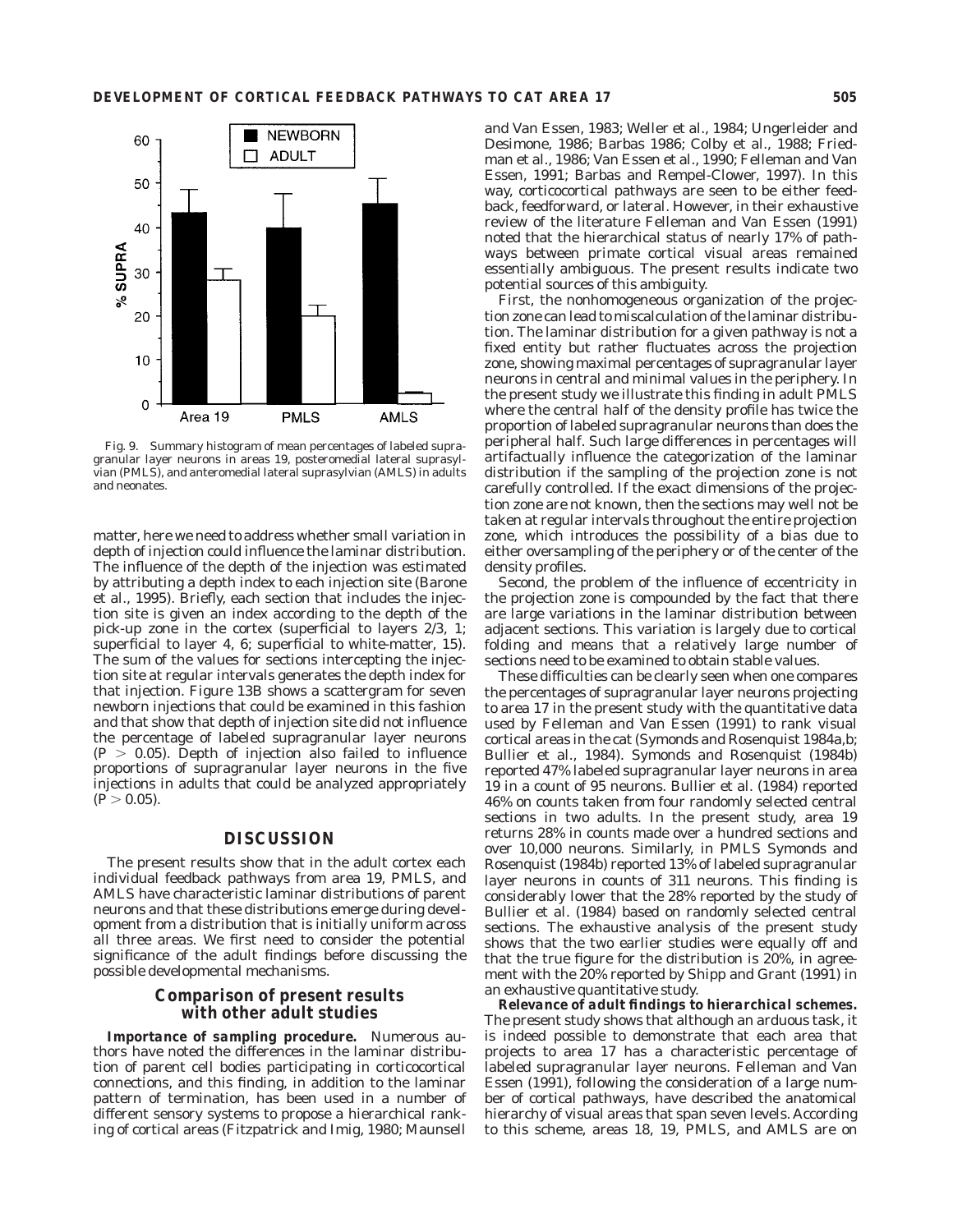**NEWBORN** 

![](_page_13_Figure_1.jpeg)

![](_page_13_Figure_2.jpeg)

Fig. 10. Adult and newborn distribution of percentages of labeled supragranular layer neurons (SUPRA) for individual sections in posteromedial lateral suprasylvian (PMLS) area. Pooled values from

the periphery (top) and center (bottom) of the projection zone. Arrows indicate mean values of the distribution. Statistical differences on the distribution calculated by using the  $\chi^2$  test.

levels 2, 3, 4, and 5 (Scannell et al., 1995). These considerations are relevant to the present findings because we show that levels 2, 3, 4, and 5 display a large decrease in the percentage of supragranular layer neurons.

Physiologic and behavioral studies suggest homologies between cat and monkey visual areas (Payne, 1993). Similarly, in adult monkey rigorously determined percentages of supragranular layer neurons projecting to area V1 also distinguish areas V2, V3, V4, MT, and FST (Barone et al., 1995; Barone, unpublished observations). Multiple anatomical criteria have been used to place V1,V2, V3, MT, and FST on separate and successive levels within an anatomical hierarchical scheme (Felleman and Van Essen 1991).

There are several lines of evidence which suggest that differences in the percentages of supragranular layer neurons could be of functional significance. First, there is increasing evidence that pyramidal cells in upper and lower layers could have different physiologic (Lagae et al., 1989; Nowak et al., 1995; Raiguel et al., 1995) and histochemical properties (Hof et al., 1996, 1997). Second, that the projection zone in the infragranular layers extends further than that in the supragranular layers sug-

gests that the divergence of infragranular cortical neurons is higher than of supragranular layer neurons (Barone et al. 1995; Barbas, 1995). Together both of these features of upper and lower layer neurons could contribute to differences in the physiologic functions of feedback and feedforward pathways (Domenici et al., 1995; Nowak and Bullier, 1997).

#### **Developmental studies**

This study demonstrates a developmental reduction of the percentage of supragranular neurons in an ensemble of extrastriate cortical areas back-projecting to striate cortex in cat, a phenomena known to occur in primates (Kennedy et al., 1989; Meissirel et al., 1991; Barone et al., 1995). In cat, the laminar distribution of feedback neurons is still immature 1 month after birth. The late maturation of feedback projections from an early uniform distribution contrasts with the early development of feedforward pathways that has been demonstrated in monkey (Barone et al., 1995, 1996; Coogan and Van Essen 1996), cat (Price and Zumbroich, 1989), and rodent (Knutsen et al., 1997).

The development of feedback pathways in primate and carnivore both show a prolonged period of maturation.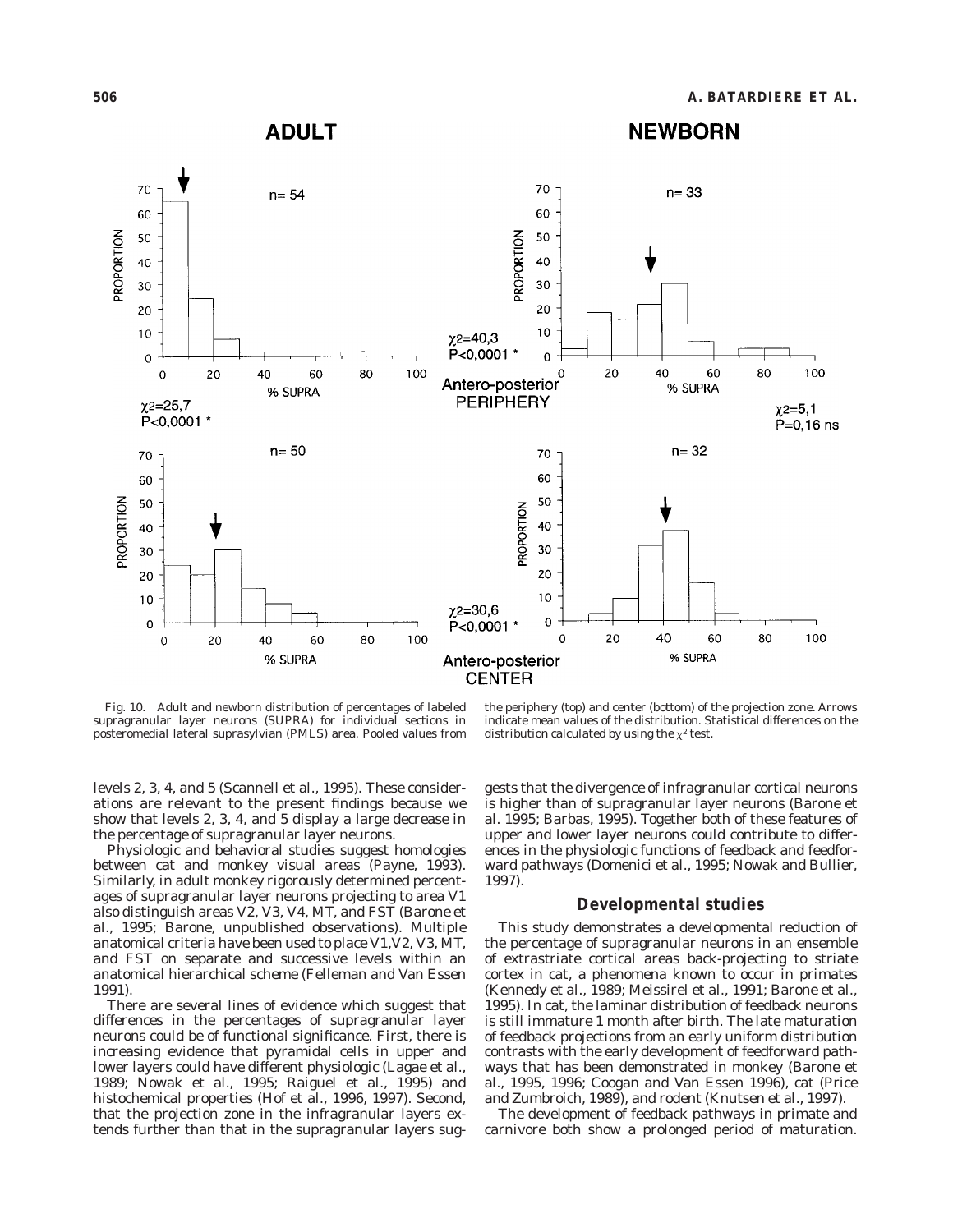![](_page_14_Figure_1.jpeg)

Fig. 11. **A:** Laminar distribution of labeled neurons in 250-micronwide radial stripes in the posteromedial lateral suprasylvian area. Single sections show the positions of core and periphery. Arrows indicate the medial and lateral limits of the core of the projection zone

on individual coronal sections. **B:** Pooled values from the periphery (top) and core (bottom) of the projection zone. Conventions are as in Figure 10.

However, in early fetal monkey, despite a high proportion of supragranular projecting neurons, areas that backproject to V1 can be differentiated from each other by their laminar distribution of neurons (Barone et al., 1995). This early areal specificity of feedback projections in monkey is observed right at the start of formation of corticocortical connections (E115). This finding contrasts with the uniform distribution across areas of projecting neurons in kitten and constitutes a primate feature.

The development of feedback corticocortical pathways in rodents may differ from that of monkey and cat. Coogan and Burkhalter (1988) made injections of retrograde tracers in area 17 of rat and monitored the laminar distribution of labeled neurons in area 18a at postnatal day (PND)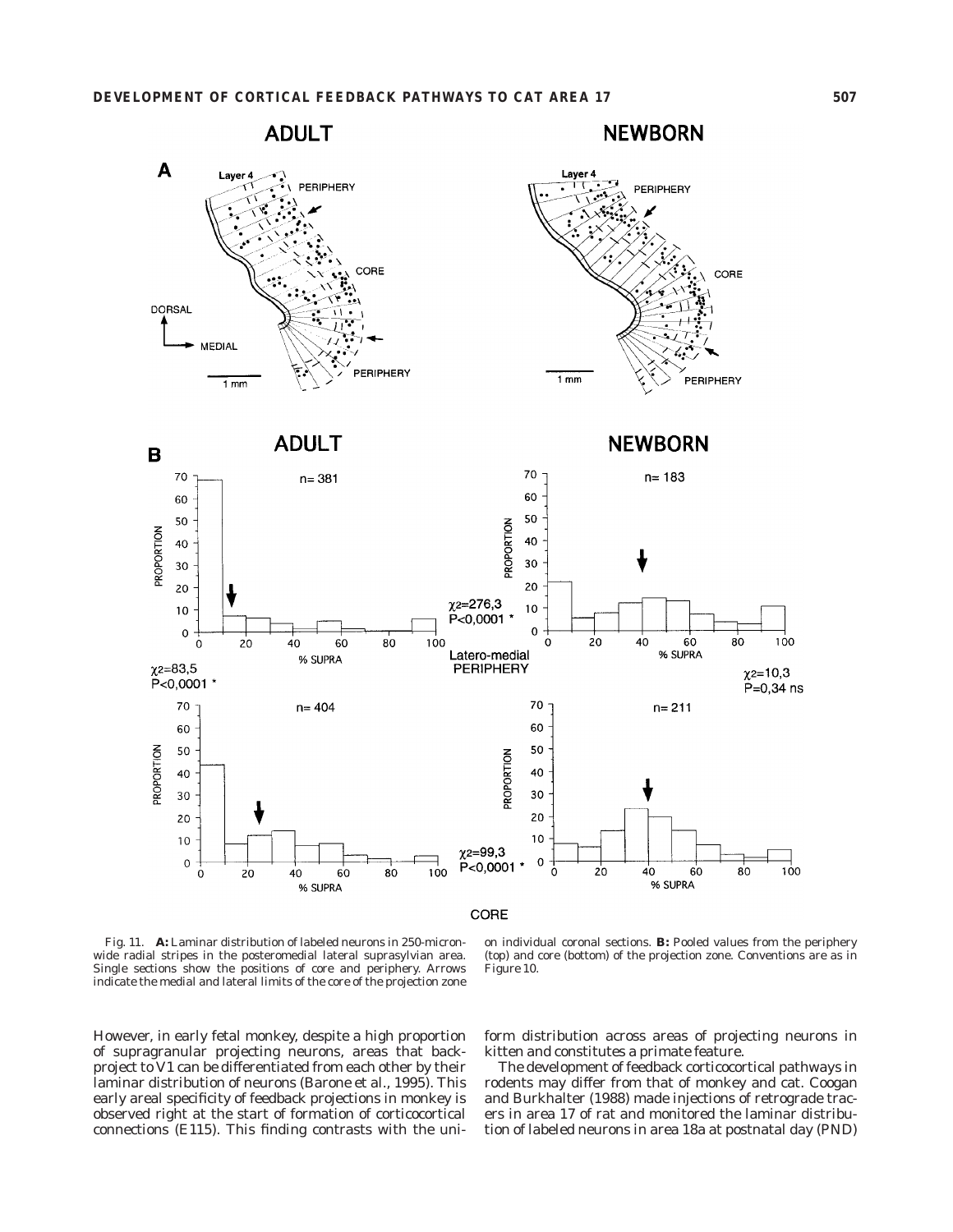![](_page_15_Figure_2.jpeg)

Fig. 12. Percentage of supragranular and infragranular layer labeled neurons in the center, periphery, and beyond the 5% threshold limit of the projection zone.

1 and 5. These authors found that the earliest formed projections at PND 1 originated predominantly from the infragranular layers. By PND 5, there is a significant increase in the proportion of supragranular layer neurons but the laminar pattern is still immature at this age. Coogan and Burkhalter's results suggest that there is no developmental excess of supragranular layer projection neurons, although the possibility cannot be excluded that it occurs at later stages, possibly during the period of eye opening.

#### **What are the cellular mechanisms responsible for developmental changes in laminar patterns?**

Simultaneous cortical injections of two distinguishable retrograde tracers separated by 2–4 mm in the adult monkey leads to a higher incidence of double-labeled neurons in infragranular layers compared with supragranular layer neurons (Kennedy and Bullier, 1985; Barbas, 1995). This result shows that infragranular pyramidal cells have higher divergence values (Bullier and Kennedy, 1987). Similar injections in the fetal monkey

![](_page_15_Figure_7.jpeg)

Fig. 13. Influence of the rostrocaudal position of injection site (**A**) and the depth of injection site (**B**) on proportions of labeled supragranular layer neurons (SUPRA) in newborn (black circles) and adults (open squares). The depth index reflects the depth of the injection site (see text), low values correspond to more superficial injections. This figure shows that the laminar distribution of labeled neurons in the posteromedial lateral suprasylvian (PMLS) area is not influenced by either the depth of the injection site  $(P = 0.38)$  or the rostrocaudal position of injection of the injection site ( $P = 0.11$ ). Number of sections used to calculate the depth index: adults, 5; neonates, 3.

show that virtually all double-labeled neurons are located in supragranular layers (Barone et al., 1995). These results suggest a developmental decrease in the divergence values of supragranular layer neurons. In the present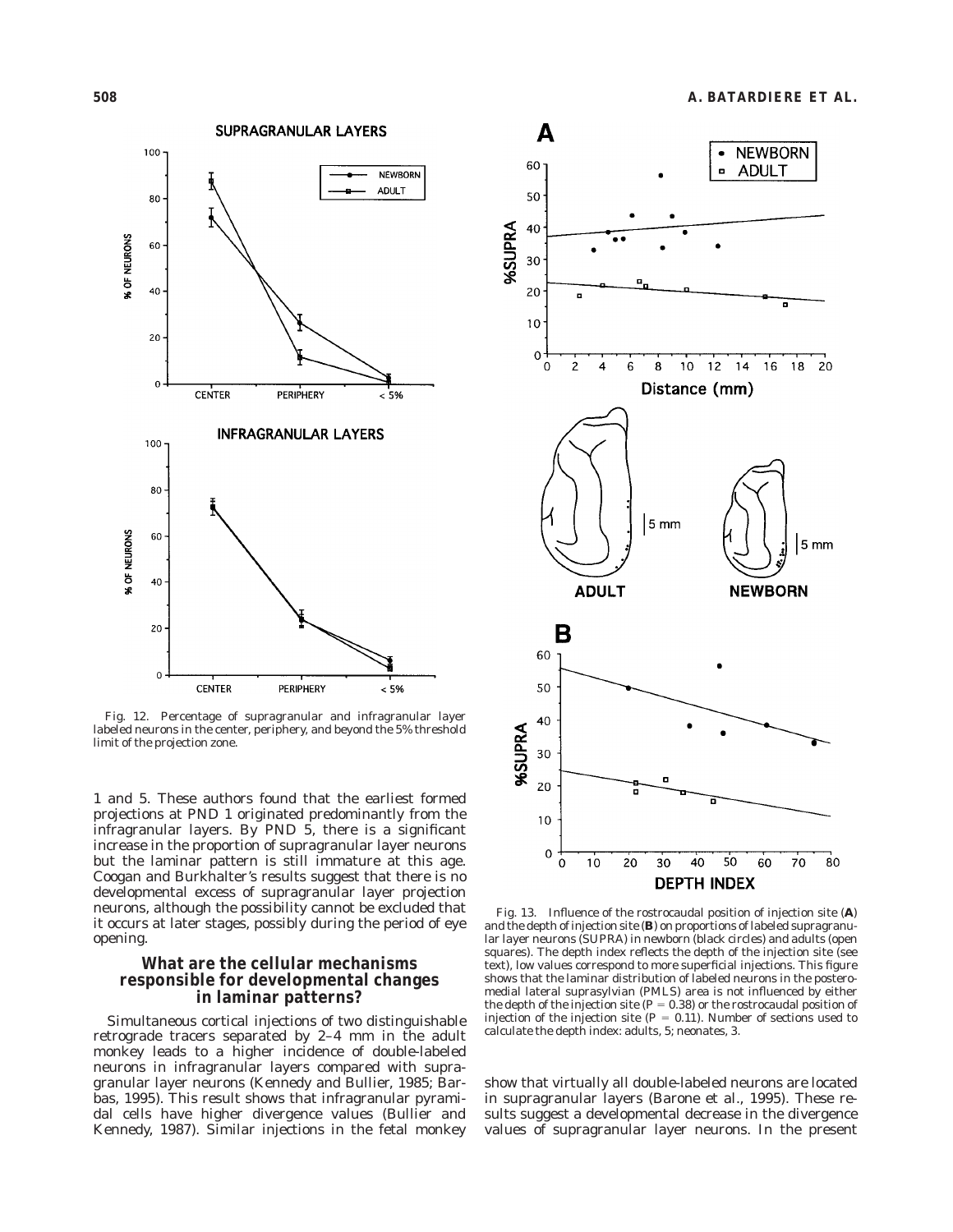study, we show that the developmental change in the laminar distribution of area 17 afferents is accompanied by a relative decrease in the proportion of supragranular layer neurons in the periphery of the projection zone. During development, it is known that there is a reduction in the divergence values of corticocortical projections (Kennedy et al., 1994; Price et al., 1994). The present findings suggest that in early feedback projections widely divergent projections specifically stem from supragranular neurons. However, the possibility remains that their axon terminals are restricted to the deep layers of their target (Caric and Price, 1996).

#### **CONCLUSIONS**

Here we show that rigorously determined laminar distributions of corticocortical connections rank individual exstrastriate areas in an order that corresponds to the hierarchy proposed by others using multiple anatomical criteria (Felleman and Van Essen, 1991; Scannel et al., 1995). The present results show that a prolonged areaspecific developmental process leads to the precise laminar pattern of extrastriate feedback connections that characterizes each area. Furthermore, there is evidence that developmental remodeling of corticocortical pathways of this sort could be a universal feature across sensory areas of the neocortex (Kennedy et al., 1996). Although the precise developmental mechanism remains unknown, it would seem that there is a differential modification of the divergence values of supra- and infragranular layer neurons.

#### **LITERATURE CITED**

- Barbas, H. (1986) Pattern in the laminar origin of corticocortical connections. J. Comp. Neurol. *252:*415–422.
- Barbas, H. (1995) Pattern in the cortical distribution of prefrontally directed neurons with divergent axons in the rhesus monkey. Cereb. Cortex *5:*158–165.
- Barbas, H. and N. Rempel-Clower (1997) Cortical structure predicts the pattern of corticocortical connections. Cereb. Cortex *7:*635–446.
- Barone, P., C. Dehay, M. Berland, J. Bullier, and H. Kennedy (1995) Developmental remodeling of primate visual cortical pathways. Cereb. Cortex *5:*22–38.
- Barone, P., C. Dehay, M. Berland, and H. Kennedy (1996) Role of directed growth and target selection in the formation of cortical pathways: Prenatal development of the projection of area V2 to area V4 in the monkey. J. Comp. Neurol. *374:*1–20.
- Bates, C.A. and H.P. Killackey (1984) The emergence of a discretely distributed pattern of corticospinal projection neurons. Dev. Brain Res. *13:*265–273.
- Boussaoud, D., L.G. Ungerleider, and R. Desimone (1990) Pathways for motion analysis: Cortical connections of the medial superior temporal and fundus of the superior temporal visual areas in the macaque. J. Comp. Neurol. *296:*462–495.
- Bullier, J. and H. Kennedy (1987) Axonal bifurcation in the visual system. Trends Neurosci. *10:*205–210.
- Bullier, J. and L.G. Nowak (1995) Parallel versus serial processing: New vistas on the distributed organization of the visual system. Curr. Opin. Neurobiol. *5:*467–503.
- Bullier, J., H. Kennedy, and W. Salinger (1984) Branching and laminar origin of projections between visual cortical areas in the cat. J. Comp. Neurol. *228:*329–341.
- Bullier, J., P. Girard, and P.A. Salin (1994) The role of area–17 in the transfer of information to extrastriate visual-cortex. Cereb. Cortex *10:*301–330.
- Bullier, J., J.M. Hupé, A. James, and P. Girard (1996) Functional interactions between areas V1 and V2 in the monkey. J. Physiol. Paris *90:*217–220.
- Caric, D. and D.J. Price (1996) The organization of visual corticocortical connections in early postnatal kittens. Neuroscience *73:*817–829.
- Colby, C.L., R. Gattass, C.R. Olson, and C.G. Gross (1988) Topographical organization of cortical afferents to exstrastriate visual area PO in the macaque: A dual tracer study. J. Comp. Neurol. *269:*392–413.
- Coogan, T.A. and A. Burkhalter (1988) Sequential development of connections between striate and exstrastriate visual cortical areas in the rat. J. Comp. Neurol. *278:*242–252.
- Coogan, T.A. and A. Burkhalter (1990) Conserved patterns of corticocortical connections define areal hierarchy in rat visual cortex. Exp. Brain Res. *80:*49–53.
- Coogan, T.A. and A. Burkhalter (1993) Hierarchical organization of areas in rat visual-cortex. J. Neurosci. *13:*3749–3772.
- Coogan, T.A. and D.C. Van Essen (1996) Development of connections within and between areas V1 and V2 of macaque monkeys. J. Comp. Neurol. *372:*327–342.
- Cowan, W.M., J.W. Fawcett, D.D.M. O'Leary, and B.B. Stanfield (1984) Regressive events in neurogenesis. Science *225:*1258–1265.
- Cragg, B.G. (1969) The topography of the afferent projections in the circumstriate visual cortex of the monkey studied by the Nauta method. Vision Res. *9:*733–747.
- Crick, F and C. Koch (1998) Constraints on cortical and thalamic projections: The no-strong-loops hypothesis. Nature. *391:*245–250.
- Dehay, C., H. Kennedy, and J. Bullier (1988) Characterization of transient cortical projections from auditory, somatosensory and motor cortices to visual areas 17,18 and 19 in the kitten. J. Comp. Neurol. *272:*68–89.
- Distler, C., D. Boussaoud, R. Desimone, and L.G. Ungerleider (1993) Cortical connections of inferior temporal area TEO in macaque monkeys. J. Comp. Neurol. *334:*125–150.
- Domenici, L., G.W. Harding, and A. Burkhalter (1995) Patterns of synaptic activity in forward and feedback pathways within rat visual cortex. J. Neurophysiol. *74:*2649–2664.
- Dreher, B. (1986) Thalamocortical and corticocortical interconnections in the cat visual system: Relation to the mechanisms of information processing. In J.D. Pettigrew, K.J. Sanderson, and W.R. Levick (eds): Visual Neuroscience. Cambridge: pp. 290–314.
- Felleman, D.J. and D.C. Van Essen (1991) Distributed hierarchical processing in the primate cerebral cortex. Cereb. Cortex *1:*1–47.
- Fitzpatrick, K.A. and T.J. Imig (1980) Auditory cortico-cortical connections in the owl monkey. J. Comp. Neurol. *192:*589–610.
- Friedman, D.P., E.A. Murray, J.B. O'Neill, and M. Mishkin (1986) Cortical connections of the somatosensory fields of the lateral sulcus of macaques: Evidence for a corticolimbic pathway for touch. J. Comp. Neurol. *252:*323–347.
- Goodman, C.S. and C.J. Shatz (1993) Developmental mechanisms that generate precise patterns of neuronal connectivity. Cell *72:*77–98.
- Hof, P.R., L.G. Ungerleider, M.J. Webster, R. Gattass, M.M. Adams, C.A. Sailstad, and J.H. Morrison (1996) Neurofilament protein is differentially distributed in subpopulations of corticocortical projection neurons in the macaque monkey visual pathways. J. Comp. Neurol. *376:*112– 127.
- Hof, P.R., L.G. Ungerleider, M.M. Adams, M.J. Webster, R. Gatass, D.M. Blumberg, and J.H. Morrison (1997) Callosally projecting neurons in the macaque monkey V1/V2 border are enriched in nonphosphorylated neurofilament protein. Vis. Neurosci. *14:*981–987.
- Hubel, D. (1995) Eye, Brain and Vision. New York: Freeman and Co.
- Ishai, A. and D. Sagi (1995) Common mechanisms of visual imagery and perception [see comments]. Science *268:*1772–1774.
- Kaas, J.H. and C.S. Lin (1977) Cortical projections in area 18 in owl monkeys. Vision Res. *17:* 739–741.
- Kato, N., J.M.R. Ferrer, and D.J. Price (1991) Regressive changes among corticocortical neurons projecting from the lateral suprasylvian cortex to area-18 of the kittens visual cortex. Neuroscience *43:*291–306.
- Keizer, K., H.G.J.M. Kuypers, A.M. Huisman, and O. Dann (1983) Diamidino yellow dihydrochloride (DY 2HCl): A new fluorescent retrograde neuronal tracer, which migrates only very slowly out of the cell. Exp. Brain Res. *51:*179–191.
- Kennedy, H. and J. Bullier (1985) A double-labeling investigation of the afferent connectivity to cortical areas V1 and V2 of the macaque monkey. J. Neurosci. *5:*2815–2830.
- Kennedy, H., J. Bullier, and C. Dehay (1989) Transient projections from STS to area 17 in the newborn monkey. Proc. Natl. Acad. Sci. USA *86:*8093–8097.
- Kennedy, H., P. Salin, J. Bullier, and G. Horsburgh (1994) Topography of developing thalamic and cortical pathways in the visual system of the cat. J. Comp. Neurol. *348:*298–319.